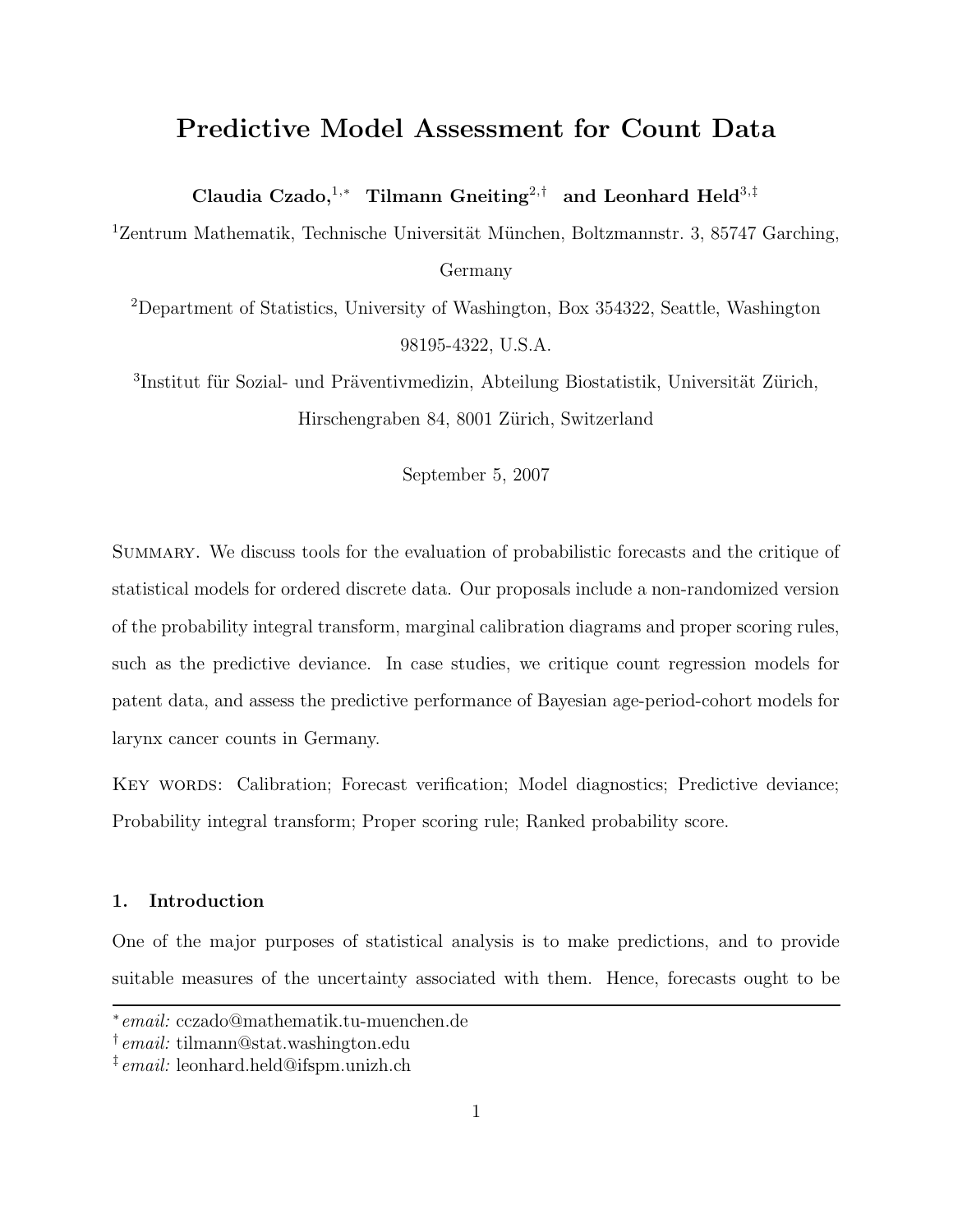probabilistic in nature, taking the form of probability distributions over future quantities and events (Dawid, 1984).

Here, we consider the evaluation of probabilistic forecasts, or predictive distributions, for count data, as they occur in a wide range of epidemiological, ecological, environmental, climatological, demographic and economic applications (Christensen and Waagepetersen, 2002; Gotway and Wolfinger, 2003; McCabe and Martin, 2005; Elsner and Jagger, 2006; Frühwirth-Schnatter and Wagner, 2006; Nelson and Leroux, 2006). Our focus is on the low count situation in which continuum approximations fail; however, our results apply to high counts and rates as well, as they occur routinely in epidemiological projections (Knorr-Held and Rainer, 2001; Clements, Armstrong and Moolgavkar, 2005). To this date, statistical methods for the assessment of predictive performance have been studied primarily from biomedical, meteorological and economic perspectives (Pepe, 2003; Jolliffe and Stephenson, 2003; Clements, 2005), focusing on predictions of dichotomous events or real-valued continuous variables. Here, we consider the hybrid case of count data, in which methods developed for either type of situation continue to be relevant but require technical adaption.

Gneiting, Balabdaoui and Raftery (2007) contend that the goal of probabilistic forecasting is to maximize the sharpness of the predictive distributions subject to calibration. Calibration refers to the statistical consistency between the probabilistic forecasts and the observations, and is a joint property of the predictive distributions and the events or values that materialize. Sharpness refers to the concentration of the predictive distributions, and is a property of the forecasts only.

In Section 2 we introduce tools for calibration and sharpness checks, among them a non-randomized version of the probability integral transform (PIT) that is tailored to count data, and the marginal calibration diagram. Section 3 discusses the use of scoring rules as omnibus performance measures. We stress the importance of propriety (Gneiting and Raftery, 2007), note examples, relate to classical measures of predictive performance, and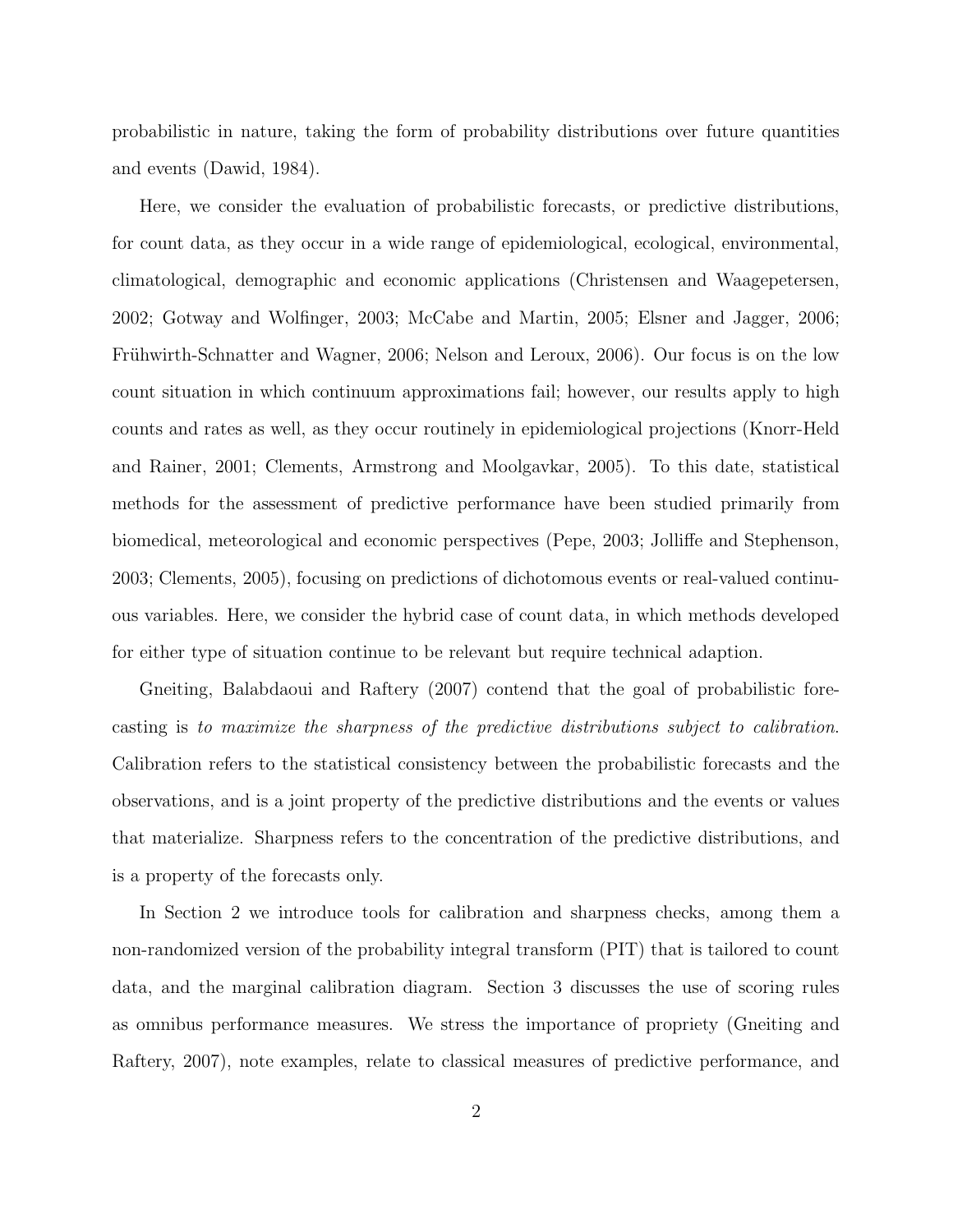identify the predictive deviance as a variant of the proper logarithmic score. Section 4 turns to a cross-validation study, in which we apply these tools to critique count regression models for pharmaceutical and biomedical patents. The epidemiological case study in Section 5 evaluates the predictive performance of Bayesian age-period-cohort models for larynx cancer counts in Germany. We consider a recent suggestion by Baker and Bray (2005), according to which the inclusion of all age groups in the analysis, as opposed to older age groups only, leads to improved predictions. The paper closes with a discussion in Section 6.

For count data, a probabilistic forecast is a predictive probability distribution, P, on the set of the nonnegative integers. We denote its probability mass function by  $(p_k)_{k=0}^{\infty}$  and the respective cumulative distribution function (CDF) by  $(P_k)_{k=0}^{\infty}$ . Generalizations of our proposed methodology to probabilistic forecasts for any type of ordered discrete data, as opposed to count data, are straightforward and given in an appendix. The tools are simple yet powerful, and they apply generally to problems of forecast evaluation, model criticism and model diagnosis.

# 2. Calibration and sharpness

As noted, probabilistic forecasts strive to maximize the sharpness of the predictive distributions subject to calibration. Calibration refers to the statistical consistency between the probabilistic forecasts and the observations, and its assessment requires frequentist thinking (Rubin, 1984). Gneiting et al. (2007) distinguish various modes of calibration and propose tools for the assessment of calibration and sharpness for probabilistic forecasts of continuous variables. Here, we adapt their proposals to the case of count data.

# 2.1 Probability integral transform

Dawid (1984) proposed the use of the *probability integral transform* (PIT) for calibration checks. This is simply the value that the predictive cumulative distribution function attains at the value that materializes. If the observation is drawn from the predictive distribution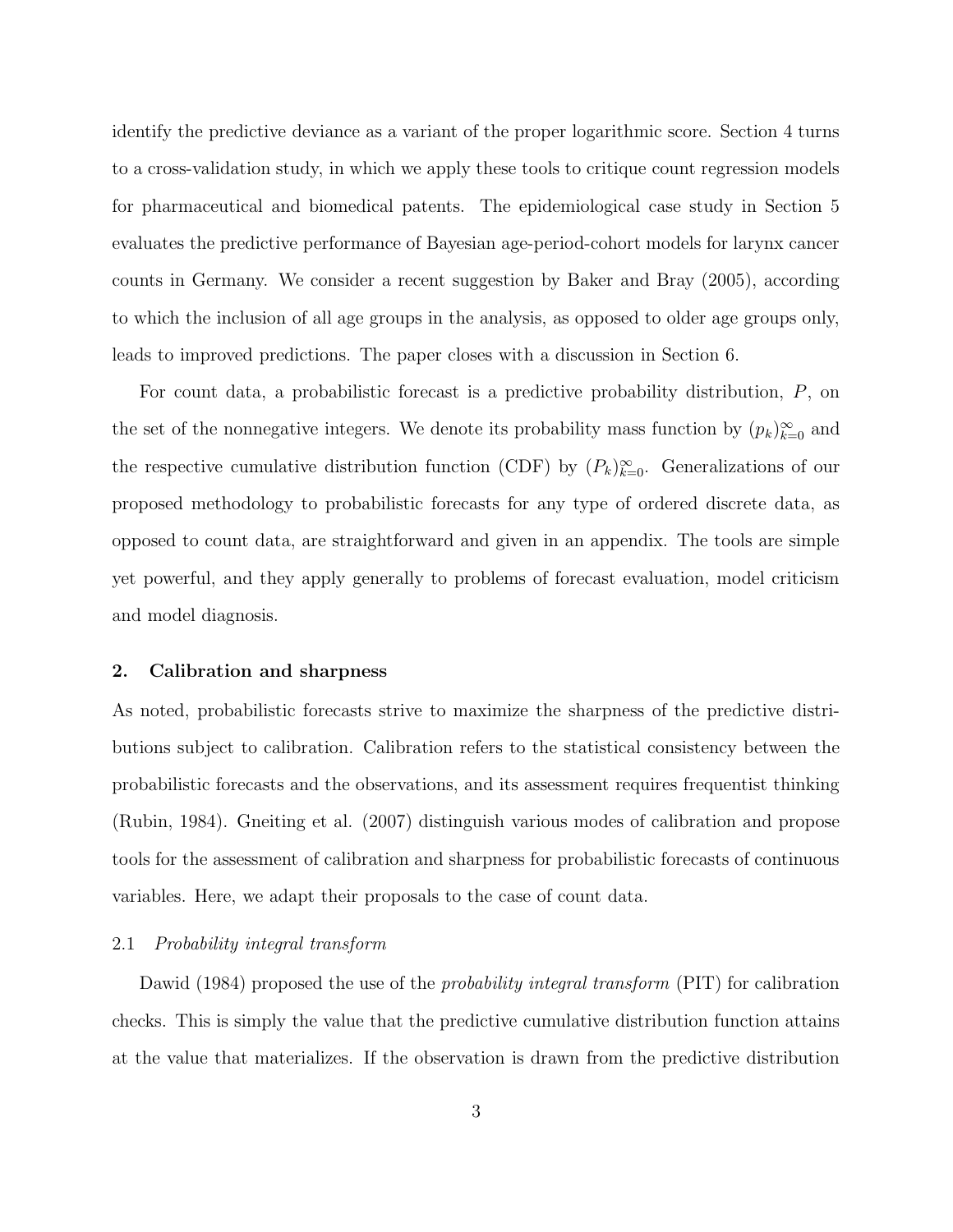— an ideal and desirable situation — and the predictive distribution is continuous, the PIT has a standard uniform distribution. Calibration then is checked empirically, by plotting the empirical CDF of a set of PIT values and comparing to the identity function, or by plotting the histogram of the PIT values and checking for uniformity (Diebold, Gunther and Tay, 1998; Gneiting et al., 2007). The PIT histogram is typically used informally as a diagnostic tool; formal tests can also be employed though they require care in their interpretation (Hamill, 2001; Jolliffe, 2007). Deviations from uniformity hint at reasons for forecast failures and model deficiencies. U-shaped histograms indicate underdispersed predictive distributions, hump or inverse-U shaped histograms point at overdispersion, and skewed histograms occur when central tendencies are biased.

In the case of count data, the predictive distribution is discrete. Here, the PIT is no longer uniform under the hypothesis of an ideal forecast, for which the observed count is a random draw from the predictive distribution. To remedy this, several authors have suggested a *randomized* PIT. Specifically, if P is the predictive distribution,  $x \sim P$  is a random count and  $v$  is standard uniform and independent of  $x$ , then

$$
u = P_{x-1} + v(P_x - P_{x-1}), \quad x \ge 1,
$$
\n<sup>(1)</sup>

$$
u = vP_0, \quad x = 0,\tag{2}
$$

is standard uniform (Smith, 1985, pp. 286–287; Frühwirth-Schnatter, 1996, p. 297; Liesenfeld, Nolte and Pohlmeier, 2006, pp. 819–820). For time series data one typically considers onestep (or k-step) ahead predictions, based on a time series model fitted on past and current data, and checks for the independence of the randomized PIT, in addition to checks for uniformity.

Here we propose a *non-randomized* yet uniform version of the PIT histogram. To this end, we replace the randomized PIT value in (1) and (2) by its conditional cumulative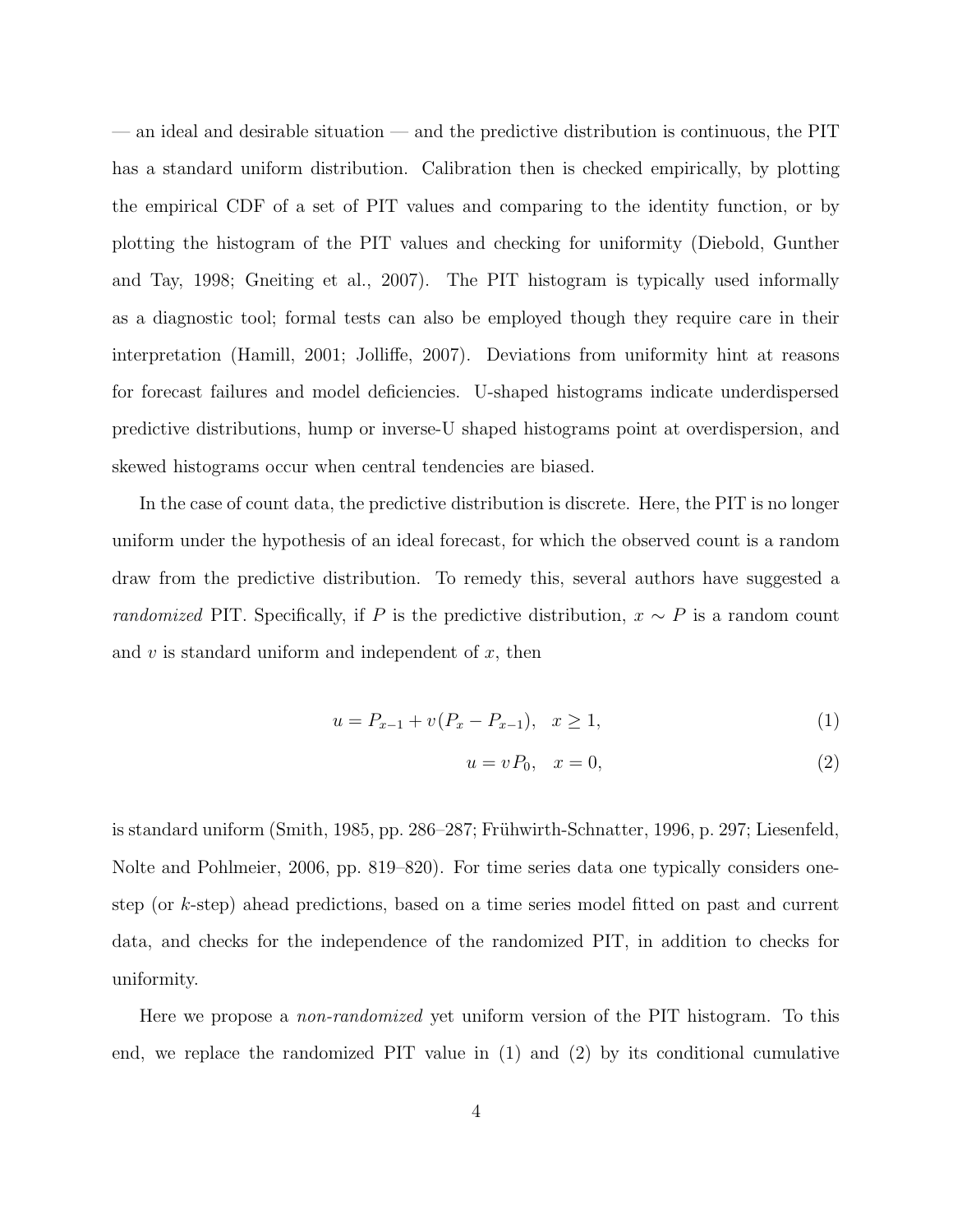distribution function given the observed count  $x$ , that is, by

$$
F(u) = \begin{cases} 0, & u \le P_{x-1}, \\ (u - P_{x-1})/(P_x - P_{x-1}), & P_{x-1} \le u \le P_x, \\ 1, & u \ge P_x, \end{cases}
$$
(3)

if  $x \geq 1$ , and

$$
F(u) = \begin{cases} u/P_0, & u \le P_0, \\ 1, & u \ge P_0, \end{cases}
$$
 (4)

if  $x = 0$ , similarly to the *discrete grade transformation* in relative distribution methodologies for the social sciences (Handcock and Morris, 1999, p. 180). Calibration can then be assessed by aggregating over the predictions and comparing the mean PIT,

$$
\bar{F}(u) = \frac{1}{n} \sum_{i=1}^{n} F^{(i)}(u), \quad 0 \le u \le 1,
$$
\n(5)

where  $F^{(i)}$  is based on the predictive distribution  $P^{(i)}$  and the observed count  $x^{(i)}$ , to the distribution function of the standard uniform law, that is, the identity function.

We prefer to perform this comparison by plotting a non-randomized PIT histogram, which can be interpreted diagnostically in the ways described above. Specifically, we pick the number of bins, J, compute  $f_j = \bar{F}(\frac{j}{J})$  $\frac{j}{J}$ ) –  $\bar{F}(\frac{j-1}{J})$  $\frac{-1}{J}$ ) for equally spaced bins  $j = 1, \ldots, J$ , plot a histogram with height  $f_j$  for bin j, and check for uniformity. Under the hypothesis of calibration, that is, if  $x^{(i)} \sim P^{(i)}$  for all forecast cases  $i = 1, \ldots, n$ , it is straightforward to verify that  $\bar{F}(u)$  has expectation u, so that we expect uniformity. Typically,  $J = 10$  or  $J = 20$  are good choices for the number of bins in the PIT histogram.

It is important to note that uniformity of the PIT histogram is a strong requirement, being equivalent to all prediction intervals showing nominal coverage. In particular, the sometimes practice of tabulating empirical coverage for selected prediction intervals can be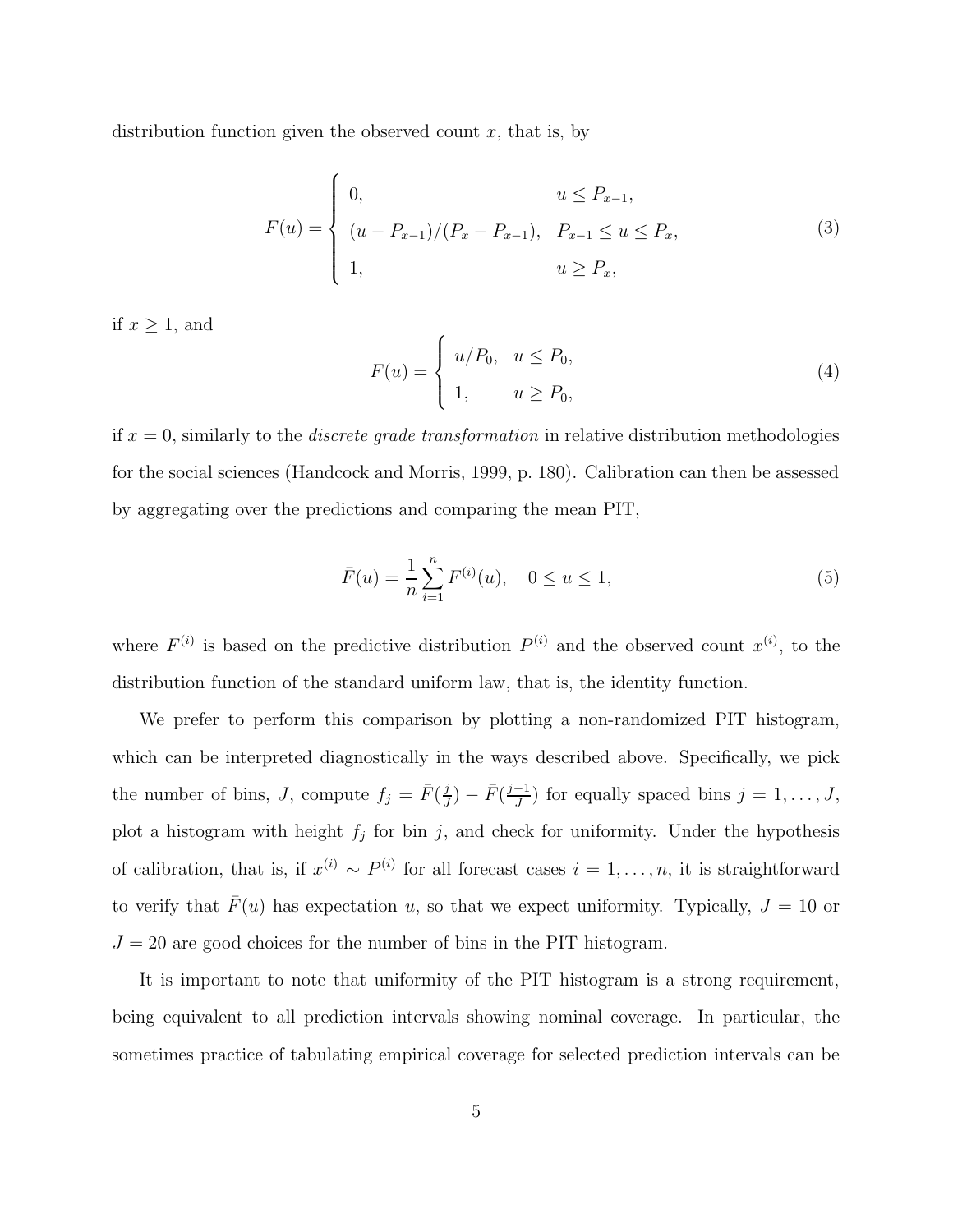interpreted as a special case of the use of the PIT histogram. Consider the prediction interval with lower and upper probability limits  $\alpha$  and  $\beta$ . The nominal coverage is  $\beta - \alpha$ . Using randomization, we find the empirical coverage as the frequency of randomized PIT values that fall into the interval  $\alpha, \beta$ . We prefer to use the non-randomized approach, in which the empirical coverage is computed as the difference  $\bar{F}(\beta) - \bar{F}(\alpha)$  of the mean non-randomized PIT (5) at the probability limits  $\alpha$  and  $\beta$ . Of course, this difference is the expected value of the empirical coverage computed on the basis of the randomized PIT, when the expectation is taken with respect to the randomization.

# 2.2 Marginal calibration diagram

We now consider what Gneiting et al. (2007) refer to as *marginal calibration*. The idea is straightforward: If each observed count is a random draw from the respective probabilistic forecast, and if we aggregate over the individual predictive distributions, we expect the resulting mixture distribution and the histogram of the observed counts to be statistically compatible. A marginal calibration diagram illustrates the predicted probability mass for specific x values or intervals  $(x_a, x_b]$ , when averaged over the predictive distributions, along with the respective empirical frequency of count observations. Major discrepancies hint at reasons for forecast failures and model deficiencies. An example of this type of diagnostic tool is shown in Figure 4 below.

#### 2.3 Sharpness

Sharpness refers to the concentration of the predictive distributions. In the context of prediction intervals, this can be rephrased simply: The shorter the intervals, the sharper, and the sharper the better, subject to calibration. Prediction intervals for continuous predictive distributions are uniquely defined, and Gneiting et al. (2007) suggest to tabulate their average width, or to plot *sharpness diagrams* as a diagnostic tool. Sharpness continues to be critical for count data; however, we have found these tools to be less useful for discrete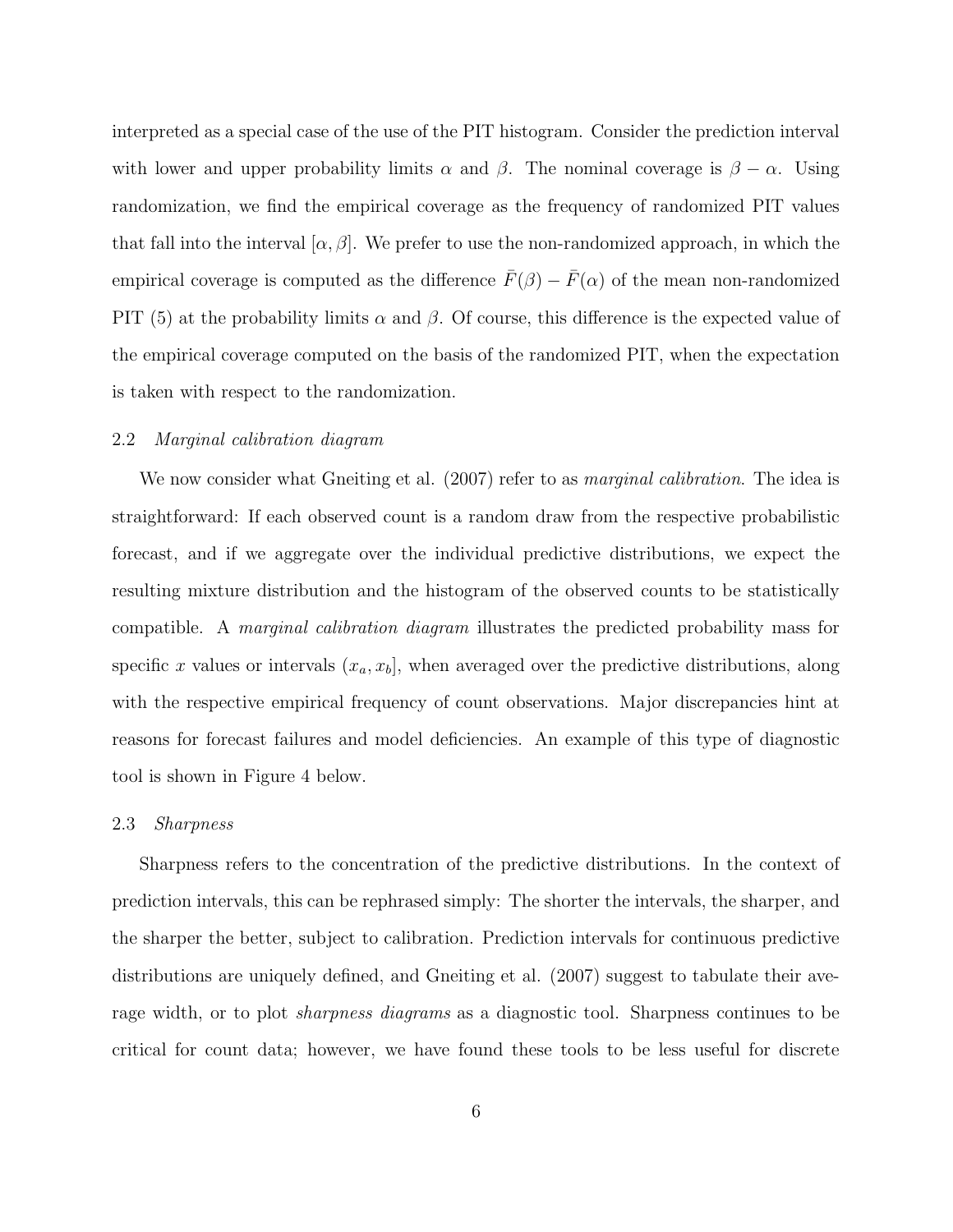predictive distributions, for the ambiguities in specifying prediction intervals. Our preferred way of addressing sharpness is indirectly, via proper scoring rules; see below.

#### 2.4 Simulation study

We consider the negative binomial distribution  $NB(\lambda, a)$  with mean  $\lambda \geq 0$  and dispersion parameter  $a \geq 0$ , hence variance  $\lambda(1 + a\lambda)$ . If  $a = 0$ , this is simply the Poisson distribution P( $\lambda$ ). We sample 200 counts from an NB( $5, \frac{1}{2}$  $\frac{1}{2}$ ) distribution, and consider probabilistic forecasters whose predictive distribution is  $NB(5,0) = P(5)$ ,  $NB(5, \frac{1}{2})$  $(\frac{1}{2})$  and NB $(5,1)$ . Figure 1 shows non-randomized PIT histograms with  $J = 10$  equally spaced bins for these three cases. The PIT histograms are U-shaped, uniform and inversely U-shaped, indicating underdispersed, well-calibrated and overdispersed predictive distributions, respectively.

## 3. Scoring rules

Scoring rules provide summary measures in the evaluation of probabilistic forecasts, by assigning a numerical score based on the predictive distribution and on the event or value that materializes. We take scoring rules to be negatively oriented penalties that a forecaster wishes to minimize. Specifically, if the forecaster quotes the predictive distribution  $P$  and the count x materializes, the penalty is  $s(P, x)$ . We write  $s(P, Q)$  for the expected value of  $s(P, \cdot)$  under Q. In practice, scores are reported as averages over suitable sets of probabilistic forecasts, and we use upper case to denote a mean score; say

$$
S = \frac{1}{n} \sum_{i=1}^{n} s(P^{(i)}, x^{(i)}),
$$

where  $P^{(i)}$  and  $x^{(i)}$  refer to the *i*th predictive distribution and the *i*th observed count, respectively. In particular, Table 1 below shows mean scores.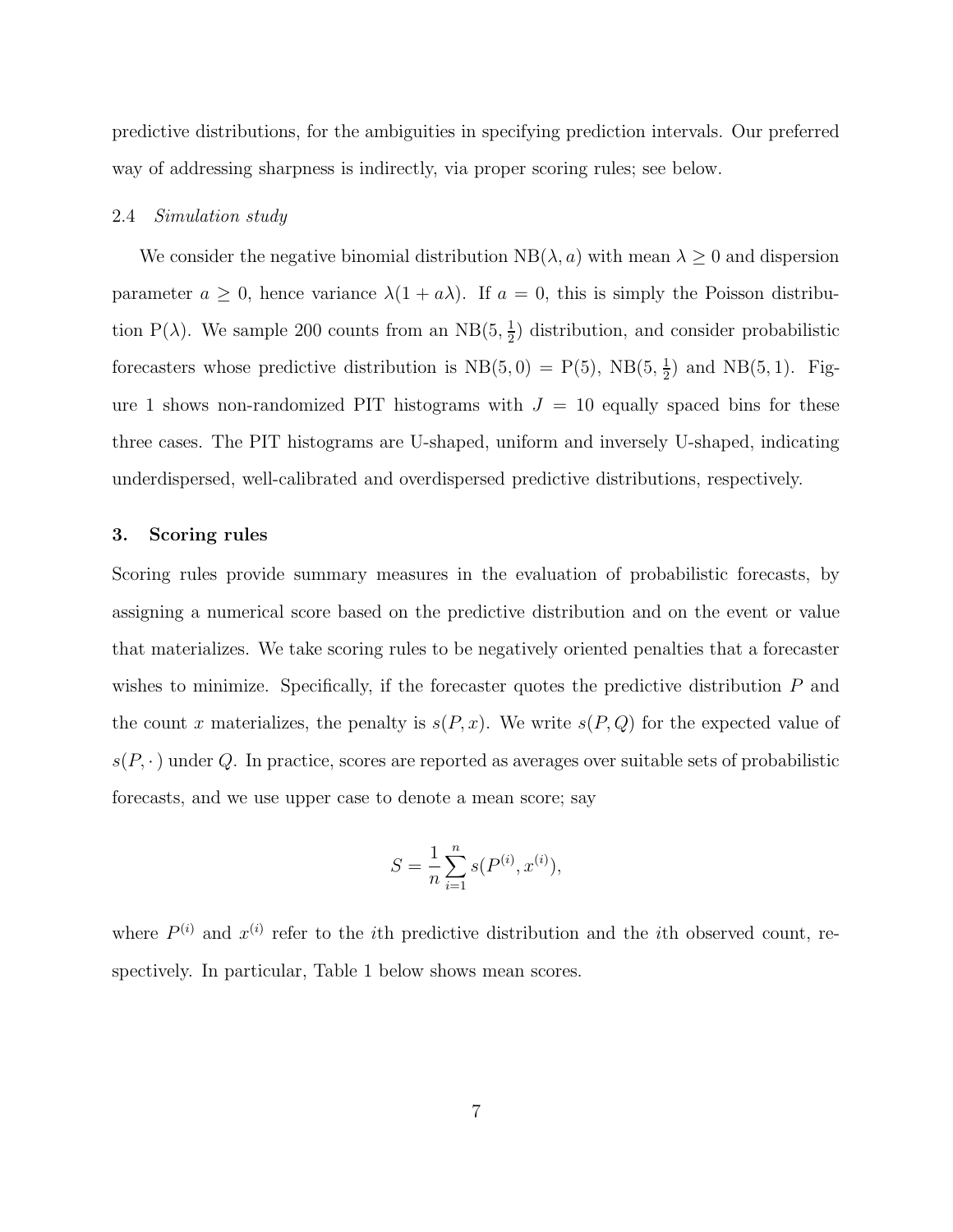# 3.1 Propriety

Suppose, then, that the forecaster's best judgement is the predictive distribution Q. The forecaster has no incentive to predict any  $P \neq Q$ , and is encouraged to quote her true belief,  $P = Q$ , if

$$
s(Q, Q) \le s(P, Q) \tag{6}
$$

with equality if and only if  $P = Q$ . A scoring rule with this property is said to be *strictly* proper. If  $s(Q, Q) \leq s(P, Q)$  for all P and Q, the scoring rule is said to be proper. Propriety is an essential property of a scoring rule that encourages honest and coherent predictions (Bröcker and Smith, 2007; Gneiting and Raftery, 2007). Strict propriety ensures that both calibration and sharpness are being addressed.

A scoring rule s for count data is regular if  $s(P, x)$  is finite, except possibly that  $s(P, x) =$  $\infty$  if  $p_x = 0$ . Let P denotes the class of probability measures on the set of the nonnegative integers. The Savage representation theorem (Savage, 1971; Gneiting and Raftery, 2007) states that a regular scoring rule S for count data is proper if and only if

$$
s(P, x) = h(P) - \sum_{k=0}^{\infty} h'_k(P) p_k + h'_x(P)
$$

where  $h: \mathcal{P} \to \mathbb{R}$  is a concave function and  $h'(P)$  is a subgradient of h at the point P, for all  $P \in \mathcal{P}$ . The statement holds with proper replaced by strictly proper, and concave replaced by strictly concave.

Phrased slightly differently, a regular scoring rule s is proper if and only if the expected score function  $h(P) = s(P, P)$  is concave on P, and the sequence  $(s(P, k))_{k=0}^{\infty}$  is a subgradient of h at the point P, for all  $P \in \mathcal{P}$ . The expected score function allows for an interpretation as a generalized entropy function (Gneiting and Raftery, 2007).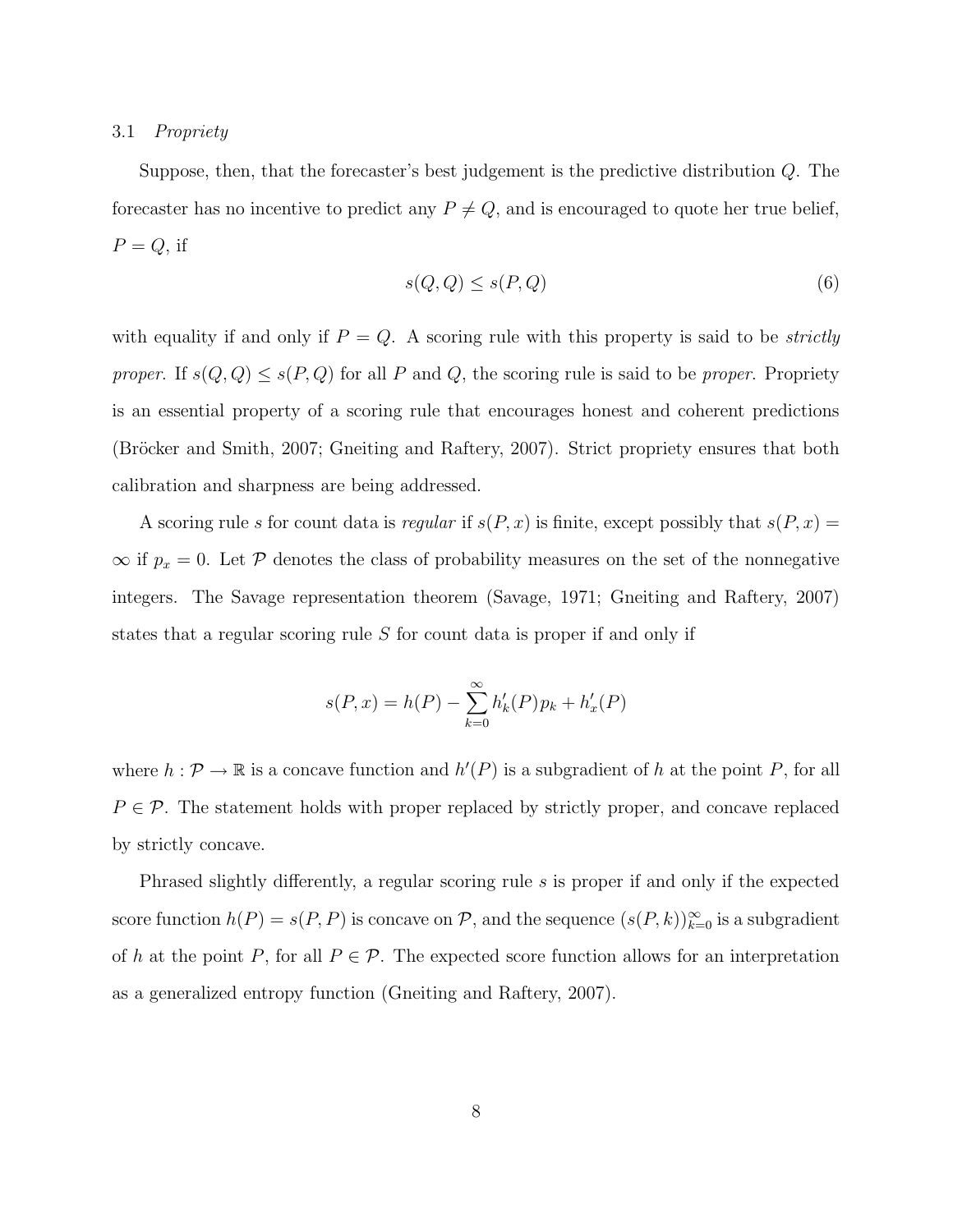## 3.2 Examples of proper scoring rules

The *logarithmic score* is defined as

$$
\log(S(P, x)) = -\log p_x. \tag{7}
$$

This is the only proper scoring rule that depends on the predictive distribution P only through the probability mass  $p_x$  at the observed count (Good, 1952). The associated expected score or generalized entropy function is the classical Shannon entropy.

There is a close relationship between the logarithmic score and the *predictive deviance*, defined as

$$
\operatorname{dev}(P, x) = -2\log p_x + 2\log f_x,
$$

where  $f_x$  is "some fully specified standardizing term that is a function of the data alone" (Spiegelhalter, Best, Carlin and van der Linde, 2002, p. 587). If the predictive distribution is a member of a one-parameter exponential family, such as the binomial or Poisson, the standardizing term is routinely taken to be the saturated deviance (McCullagh and Nelder, 1989, pp. 33-34; Knorr-Held and Rainer, 2001, p. 114; Spiegelhalter et al., 2002, p. 606; Clements et al., 2005, p. 581). However, when the predictive distributions come from possibly distinct parametric or non-parametric families, it is vital that the standardizing terms in the deviance are common (Spiegelhalter et al., 2002, p. 634). We contend that the choice is rather arbitrary and propose for simplicity that the standardizing term is taken to be zero  $(G\text{schlöBl and Czado, 200x, sect. 6.3),$  which corresponds to the use of the logarithmic score.

Let  $||p||^2 = \sum_{k=0}^{\infty} p_k^2$ , which can frequently be computed analytically, as shown in Appendix A for the Poisson and negative binomial distributions. The quadratic score or Brier score and the *spherical score* are then defined as

$$
qs(P, x) = -2p_x + ||p||^2
$$
\n(8)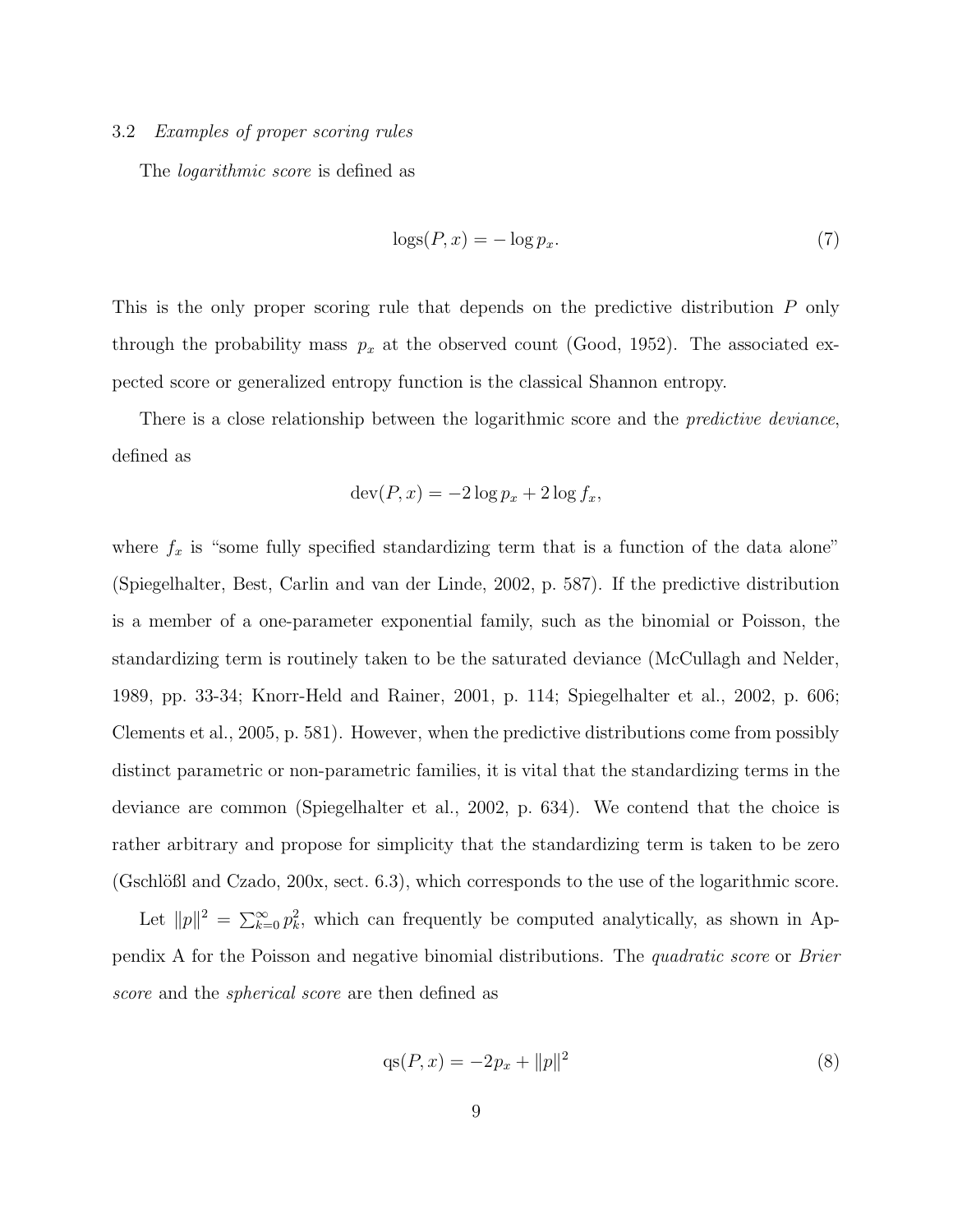and

$$
sphs(P, x) = -\frac{p_x}{\|p\|},\tag{9}
$$

respectively. Wecker (1989) proposed the use of the quadratic score in the assessment of time series predictions of counts.

The *ranked probability score* (Epstein, 1969) was originally introduced for ranked categorical data. It is easily adapted to count data, by defining

$$
rps(P, x) = \sum_{k=0}^{\infty} \{P_k - \mathbf{1}(x \le k)\}^2.
$$
 (10)

Equation (14) in Gneiting and Raftery (2007) implies an alternative representation expressed in terms of expectations, which we now assume to be finite, namely

$$
rps(P, x) = E_P|X - x| - \frac{1}{2}E_P|X - X'|,
$$

where X and X' are independent copies of a random variable with distribution  $P$ . The ranked probability score generalizes the absolute error, to which it reduces if  $P$  is a point forecast. Hence, it provides a direct way of comparing point forecasts and predictive distributions. The scores introduced in this section are strictly proper, except that the ranked probability score requires Q to have finite first moment for strict inequality in (6) to hold.

There is no automatic choice of a proper scoring rule to be used in any given situation, unless there is a unique and clearly defined underlying decision problem. However, in many types of situations probabilistic forecasts have multiple simultaneous uses, and it may be appropriate to use a variety of diagnostic tools and scores, to take advantage of their differing emphasis and strengths. For instance, there is a distinct difference between the ranked probability score and the other scores discussed in this section, in that the former blows up score differentials between competing forecasters in case predicted and/or observed counts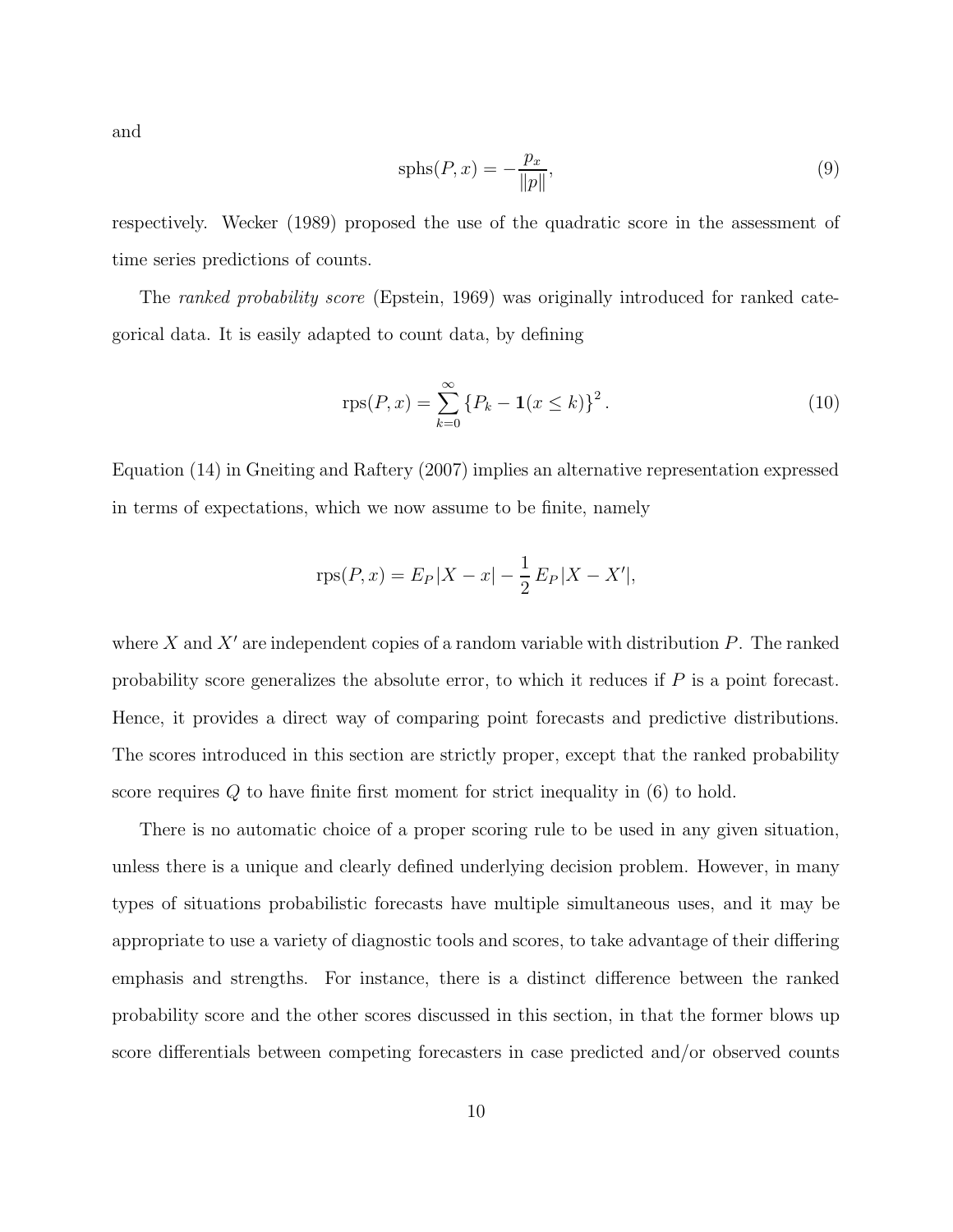are unusually high. Hence, a few, or even a single high count case can dominate and obscure differences in the mean score. We will see an example of this in Section 5 below. This type of behavior might be desirable, if the high count cases are the crucial ones, or might be undesirable, depending on the application at hand.

# 3.3 Classical measures of predictive performance

We now discuss traditional summary measures of predictive performance. For simplicity, we assume hereinafter that all moments considered are finite. Suppose first that  $\mu \in \mathbb{R}$  is point forecast and the count x materializes. Typically, one uses the absolute error,  $ae(\mu, x) =$  $|x - \mu|$ , or the squared error,  $se(\mu, x) = (x - \mu)^2$ , as a measure of predictive performance, averaging, again, over suitable sets of forecasts, to obtain the mean absolute error and mean squared error, respectively. Of course, these measures apply to probabilistic forecasts as well. For example, we can define the *squared error score*,

$$
ses(P, x) = (x - \mu_P)^2, \tag{11}
$$

where  $\mu_P$  is the mean of the predictive distribution P. Viewed as a scoring rule for probabilistic forecasts, this score is proper, but not strictly proper.

We now turn to studentized errors. It has frequently been argued that the *squared* Pearson residual or normalized squared error score,

$$
\operatorname{nses}(P, x) = \left(\frac{x - \mu_P}{\sigma_P}\right)^2,\tag{12}
$$

where  $\mu_P$  and  $\sigma_P^2$  denote the mean and the variance of P, ought be approximately one when averaged over the predictions (Carroll and Cressie, 1997, p. 52; Liesenfeld et al., 2006, pp. 811, 818). Gotway and Wolfinger (2003, p. 1423) call the mean normalized squared error score the average *empirical-to-model variability ratio*, arguing also that it should be close to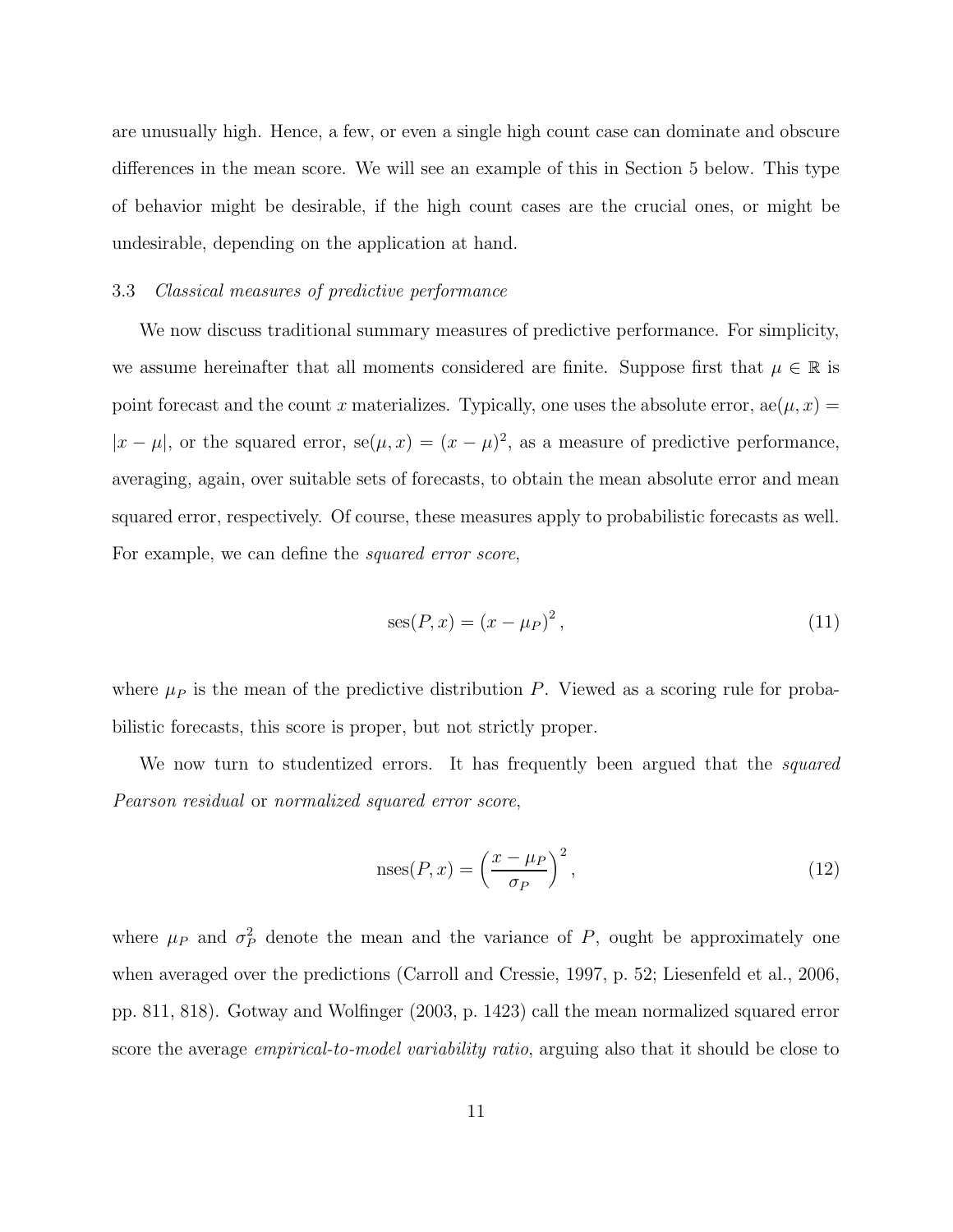one. One way of justifying this is by noting that the function

$$
f(\mu_P, \sigma_P^2) = (\text{nses}(P, Q) - 1)^2
$$

has a minimum at  $\mu_P = \mu_Q$  and  $\sigma_P^2 = \sigma_Q^2$ . The normalized squared error score and its expectation nses $(P, Q)$  when P is the predictive distribution and  $x \sim Q$  realizes, depend on P only through the first two moments, so the function  $f$  is well-defined. Still, we follow Frühwirth-Schnatter (1996, p. 297) in arguing that the PIT histogram is a more informative and more robust tool for unmasking dispersion errors.

The scores in this section depend on the predictive distribution P only through the first two moments. Dawid and Sebastiani (1999) provide a comprehensive study of proper scoring rules for which this property holds. A particularly appealing example is the scoring rule

$$
\text{dss}(P, x) = \left(\frac{x - \mu_P}{\sigma_P}\right)^2 + 2\log \sigma_P,\tag{13}
$$

to which we refer as the *Dawid-Sebastiani score*. It was proposed by Gneiting and Raftery (2007) as a proper alternative to the improper predictive model choice criterion of Gelfand and Ghosh (1998).

#### 3.4 Simulation study

We now return to the simulation study in Section 2.4. We sample 200 counts from an NB $(5, \frac{1}{2})$  $\frac{1}{2}$ ) distribution, and suppose that the predictive distribution is  $NB(5,0) = P(5)$ ,  $NB(5, \frac{1}{2})$  $\frac{1}{2}$ ) and NB(5, 1), respectively. For each probabilistic forecast and each of six scoring rules (logarithmic, quadratic, spherical, ranked probability, Dawid-Sebastiani and normalized squared error scores), Figure 2 summarizes the scores for the 200 individual forecasts. The first five scoring rules, which are proper, show the lowest scores for the  $NB(5, \frac{1}{2})$  $(\frac{1}{2})$  forecast, which is correctly identified as superior. A similar statement holds for the normalized squared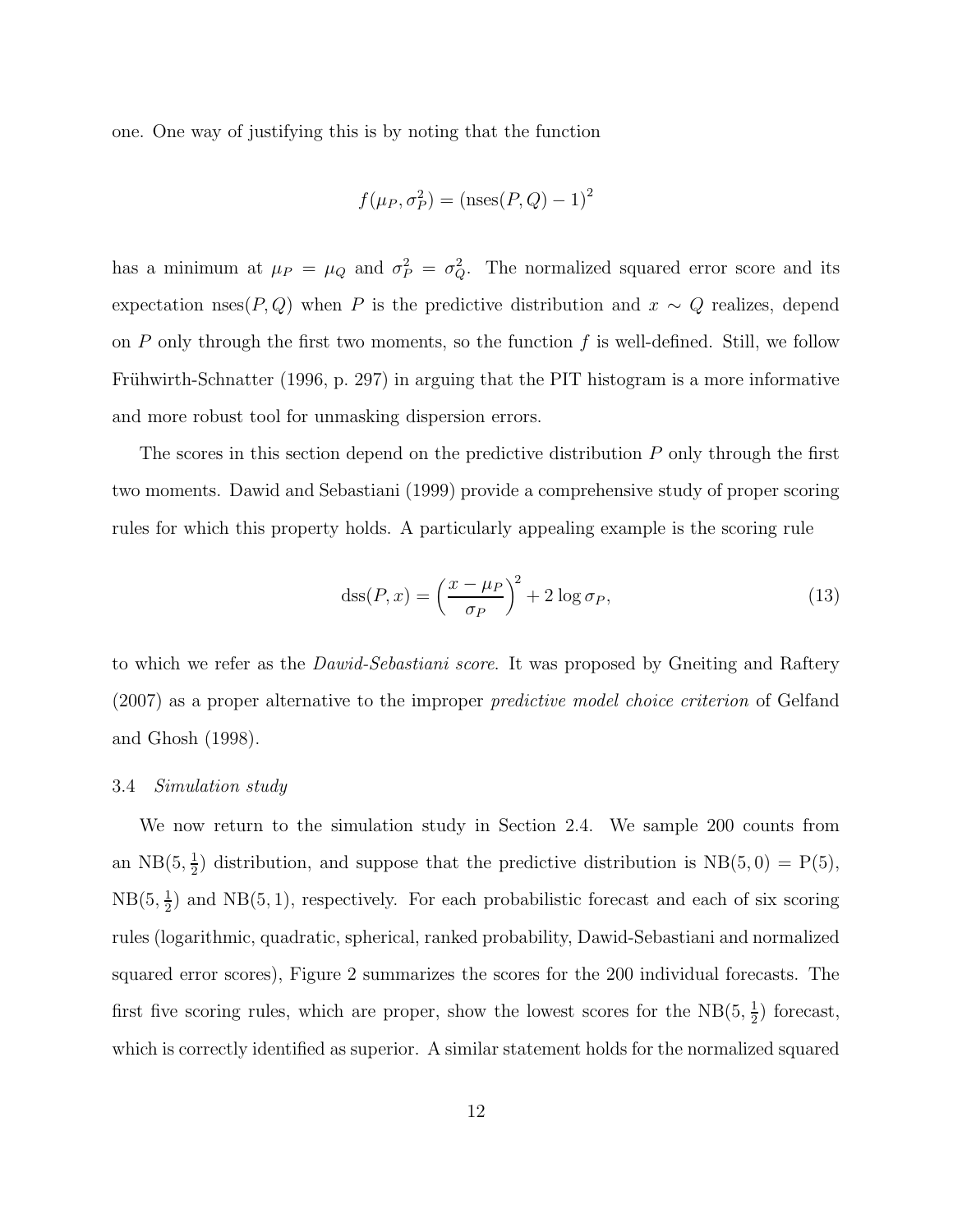error score, which is closest to its target value one for this forecast. The respective mean normalized squared error scores are 3.84, 1.10 and 0.64, thereby supporting the dispersion assessments that the PIT histograms in Figure 1 make more powerfully. Of course, the predictive mean, and therefore the mean squared error, is the same for all three forecasts.

#### 4. Case study: Model critique for count regression

Count data often show substantial extra variation or overdispersion relative to a Poisson regression model (Dean and Lawless, 1989; Winkelmann, 2005). Various alternatives have been suggested to accommodate this, such as negative binomial and mixed Poisson models (Lawless, 1987). In this section, we investigate whether the non-randomized PIT histogram, the marginal calibration diagram and proper scoring rules are effective tools for model criticism (O'Hagan, 2003) in this context. We adopt a leave-one-out cross-validation approach, in which the prediction for each observation is based on a count regression model fitted on the remaining data only.

We study the relationship of the number of patent applications to research and development (R&D) spending and sales using data from 1976 for 70 pharmaceutical and biomedical companies (Hall, Cummins, Laderman and Mundy, 1988). This data set was also studied by Wang, Cockburn and Puterman (1998), who used a mixed Poisson regression approach to address the overdispersion that is commonly observed in patent counts (Hausman, Hall and Griliches, 1984; Czado, Erhardt and Min, 2006). Here we take a simpler approach and compare Poisson regression to negative binomial regression, using the specification

$$
\log \lambda = \beta_0 + \beta_1 \frac{\text{R\&D}}{\text{sales}} + \beta_2 (\text{R\&D})^{1/5}
$$

for the predictive mean  $\lambda$ . Figure 3 shows non-randomized PIT histograms based on the leave-one-out predictive distributions, using Poisson and negative binomial count regression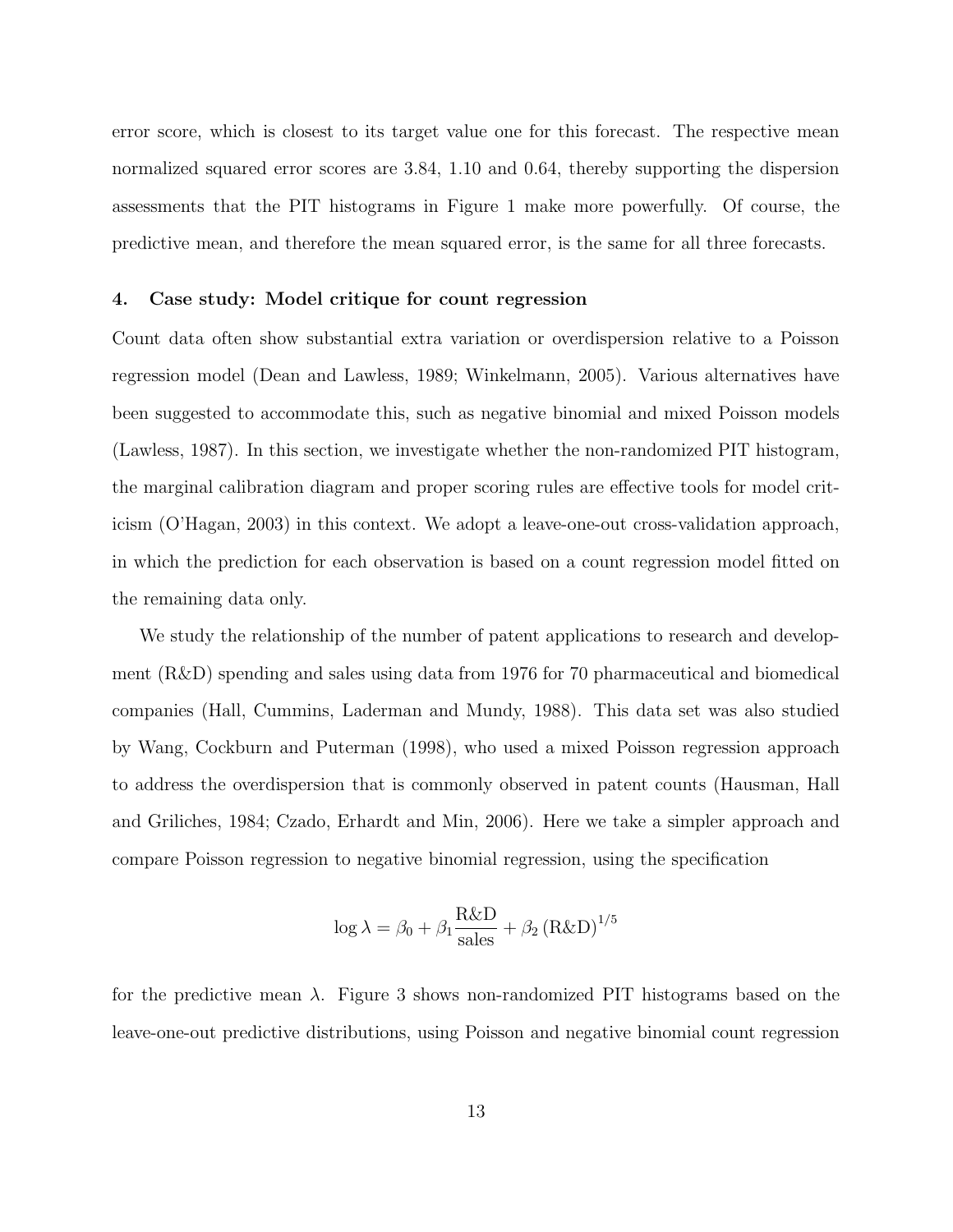models fitted with the R functions  $GLM()$  and  $GLM.NB()$  (Venables and Ripley, 1997, Section 7.4). The PIT histogram for the Poisson case indicates under-dispersion of the Poisson regression model. The histogram for the negative binomial case does not show any lack of model fit. Figure 4 shows a marginal calibration diagram, as introduced in Section 2.2. We see that the predicted frequencies for the negative binomial regression are closer to the observed ones, when compared to the Poisson regression.

Figure 5 uses boxplots to display scores for the two competing methods. The five proper scores all prefer the negative binomial over the Poisson regression model. Superficially, the same appears to be true for the normalized squared error score. However, the mean normalized squared error can blow up under outliers, which is the case here. Outliers beyond the range of the boxplot lead to mean normalized squared error scores of 12.5 and 91.6 for the Poisson and negative binomial case, respectively. This is in stark contrast to the PIT histograms in Figure 3 and the boxplots in Figure 5, and provides an example of potentially misleading inferences that non-robust performance measures may suggest.

In conclusion, our diagnostic tools all point at the superiority of the negative binomial regression model. The non-randomized PIT histogram and the marginal calibration diagram furthermore allow us to diagnose the reason for this critique, in that the Poisson model is strongly underdispersed.

# 5. Case study: Predicting cancer incidence

Bayesian age-period-cohort models are used increasingly to project cancer incidence and mortality rates. Data from younger age groups (typically age < 30 years) for which rates are low are often excluded from the analysis. However, a recent empirical comparison (Baker and Bray, 2005) based on data from Hungary suggests that age-specific predictions based on full data are more accurate. A natural question arises here in how to quantify the quality of the predictive distributions.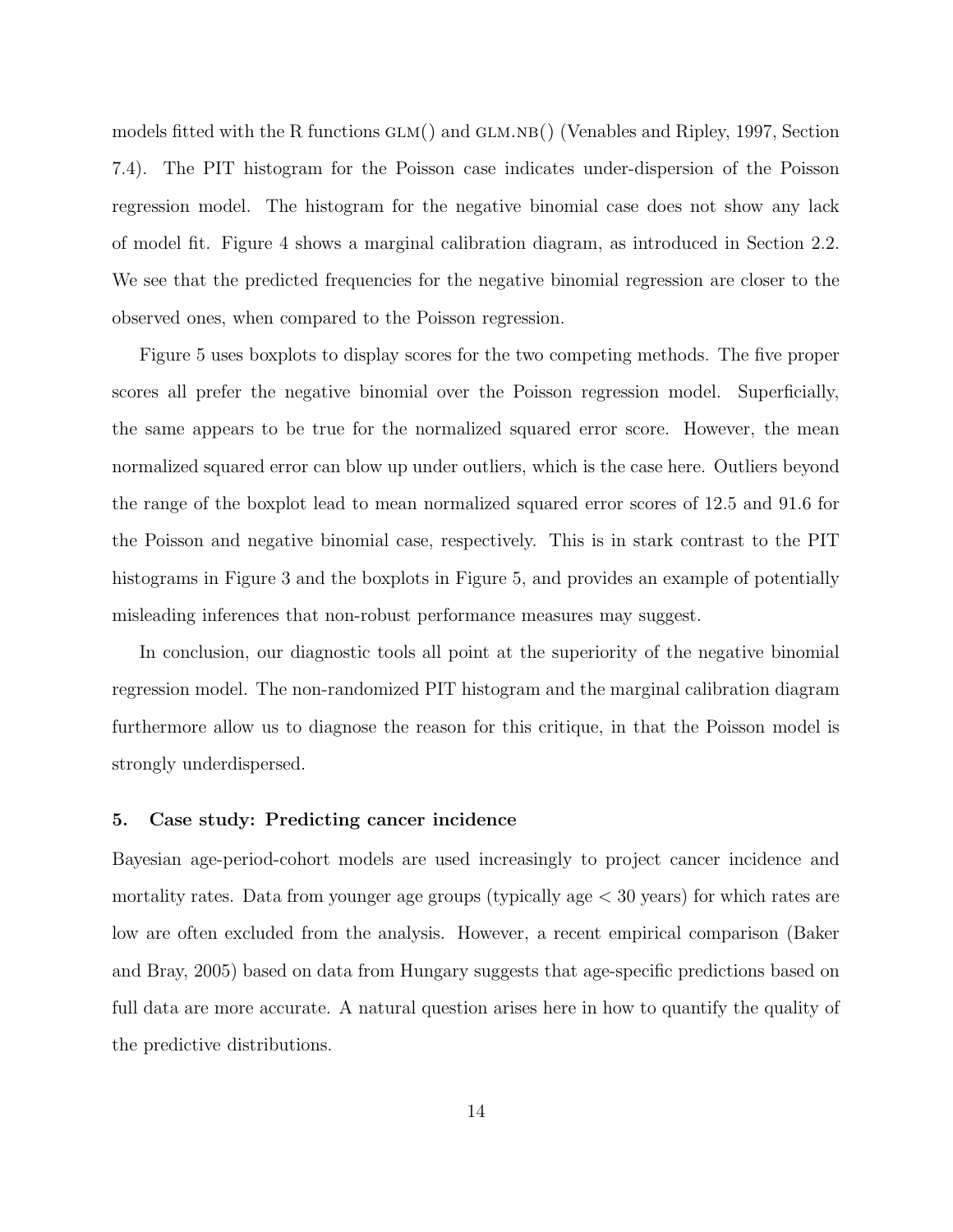Baker and Bray (2005, p. 799) predict mortality rates, using what they call the *sum of* squared standardized residuals to assess the quality of the forecasts. From personal communication with the authors, the standardization is not based on the predictive variance, so the aforementioned residuals are not the squared Pearson residuals in (12). Instead, Baker and Bray (2005) use the traditional standard error of a rate estimate for standardization and argue, in discussing their Table 1, that smaller values of this quantity correspond to more accurate predictions. Clements et al. (2006) question the assessment in Baker and Bray (2005) and suggest the use of the predictive deviance, originally proposed by Knorr-Held and Rainer (2001). They argue that "the Bayesian age-period-cohort model suffers from very wide credible intervals", but do not relate the width of the intervals to properties of calibration, and do not specifically recommend the use of proper scoring rules.

In this section, we use scoring rules to investigate whether the conclusion drawn by Baker and Bray (2005) applies to larynx cancer data from Germany, 1952–2002. Our assessment is based on counts rather than rates. We fit four different predictive models depending on whether or not data from age groups  $\langle 30 \rangle$  years have been included in the analysis, and whether or not the model allows for overdispersion, as shown in Table 1.

Let  $n_{ij}$  be the number of persons at risk in age group i and year j. We assume that the respective number of deaths  $X_{ij}$  is binomially distributed with parameters  $n_{ij}$  and  $\pi_{ij}$ . A Poisson model would be a nearly identical choice. Following Besag, Green, Higdon and Mengersen (1995) and Knorr-Held and Rainer (2001), we decompose the logarithmic odds  $\eta_{ij} = \log\{\pi_{ij}/(1-\pi_{ij})\}$  additively, into an overall level  $\mu$ , age effects  $\theta_i$ , period effects  $\varphi_j$  and cohort effects  $\psi_k$ , namely

$$
\eta_{ij} = \mu + \theta_i + \varphi_j + \psi_k.
$$

Note that there is a problem in defining cohorts because age groups (in 5-year steps) and periods (in 1-year steps) are not on the same grid. We follow Fienberg and Mason (1979)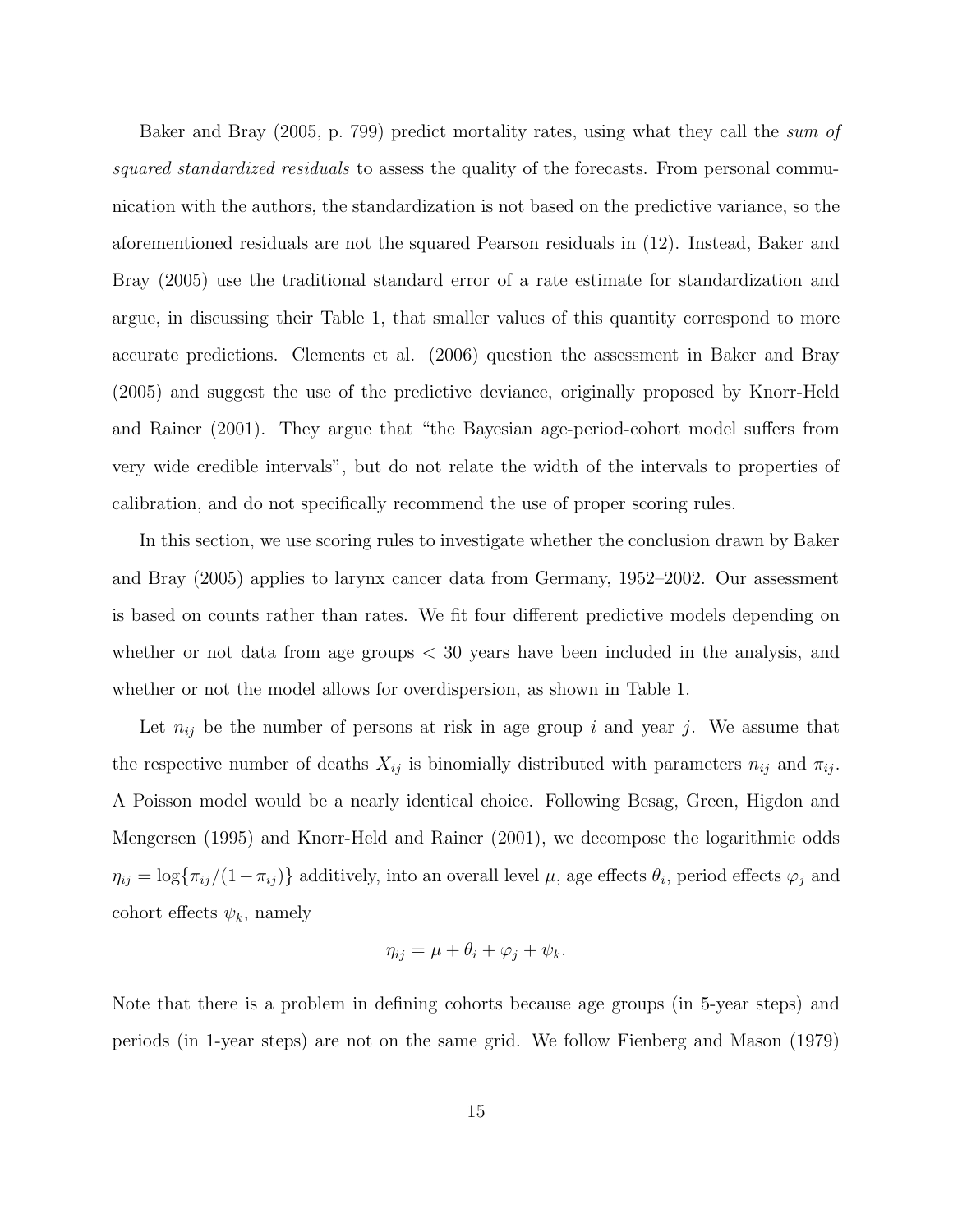and Knorr-Held and Rainer (2001) and use the cohort index  $k = 5 \cdot (I - i) + j$ , where I is the number of age groups.

Typically, parametric time trends for age, period and cohort effects are too restrictive. On the other hand, period and cohort effects as factors cause instability of the maximum likelihood estimates, possibly resulting in a saw-tooth pattern, as noted first by Holford (1983). Also, it is not obvious how to use maximum likelihood estimates for prediction. Osmond (1985) suggested to compute unknown period and cohort effects for future periods by linear regression applied to a subjectively chosen number of the most recent estimates on each scale. One criticism of this method is that it is arbitrary in the choice of the number of past values to use. In a recent comparative study, Bray (2002, pp. 161–162) concludes that "empirical projections based on the method of Osmond (1985) are poor."

Here we use non-parametric smoothing priors within a hierarchical Bayesian framework, for which model-based extrapolation of period and cohort effects for future periods is straightforward (Besag et al., 1995). This choice has the additional advantage that adjustments for overdispersion are easy to make. Inference and prediction based on Markov chain Monte Carlo techniques is done as described in Knorr-Held and Rainer (2001).

Observed and fitted/predicted numbers of deaths from larynx cancer per 100,000 males are displayed in Figure 6. We show posterior means and 90% pointwise prediction intervals based on Model 4, which does not adjust for overdispersion and includes data only from age group 30–34 onward. For better comparison, incidence rates per 100,000 men are shown. The subsequent analysis is based on counts.

To assess the predictive performance of the different models, we predict mortality counts for the five years 1998–2002. For all different models, we consider predictions in the 12 age groups with age  $> 30$  years. Table 1 shows mean scores, averaged over all  $12 \cdot 5 = 60$ projections. Interestingly, the scores do not agree. One set of scores (logarithmic, quadratic, spherical, Dawid-Sebastiani and normalized squared error scores) points to Model 1 as the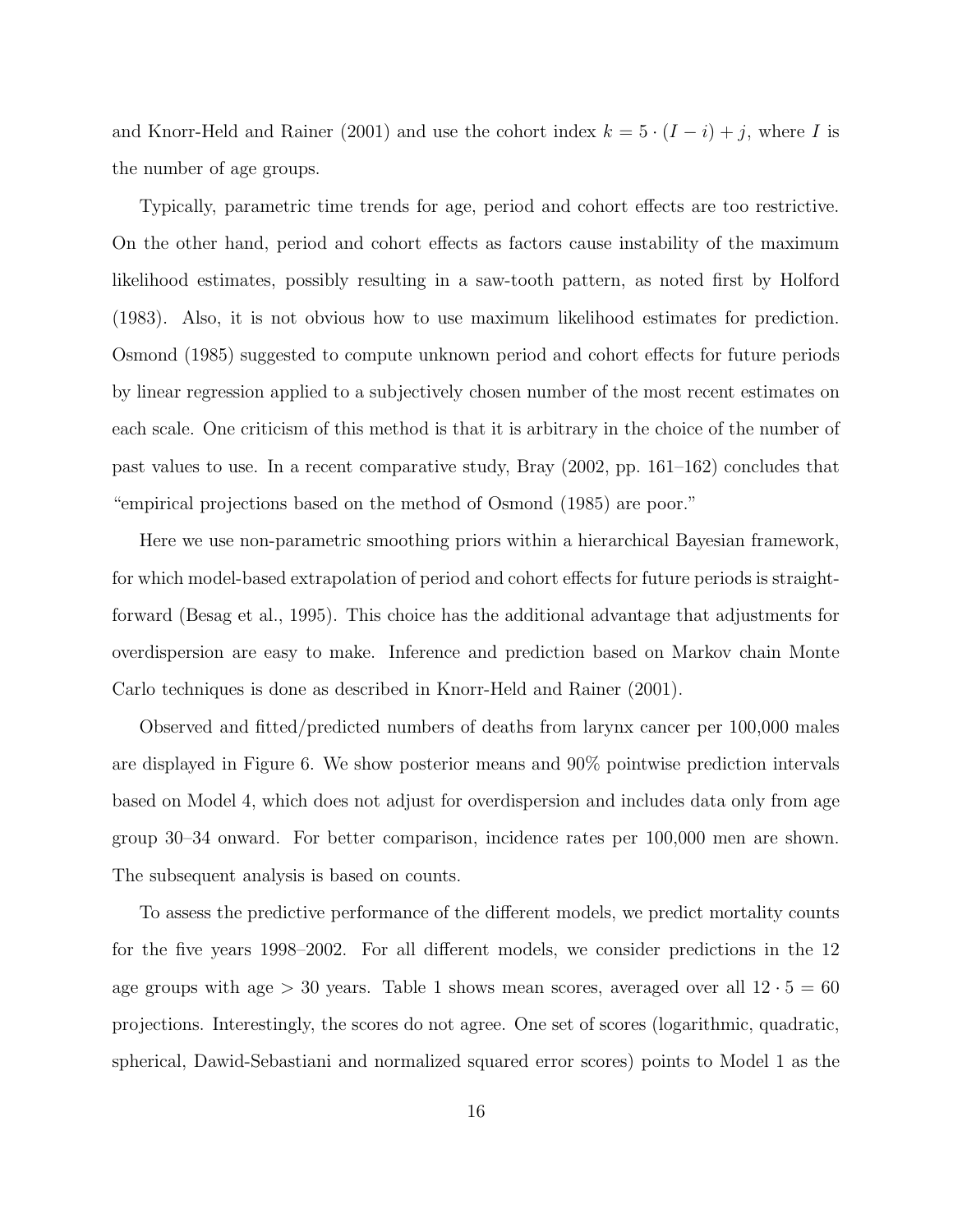best, which includes data from the very young age groups and adjusts for overdispersion. The other set of scores (ranked probability and squared error scores) prefers Model 4.

The disagreement can be explained as follows. The scores in the first set are roughly independent of the size of the counts in the different age groups. This is most obvious for the normalized squared error score, but approximately also true for the other scores. In contrast, the ranked probability and squared error scores are highly dependent on the size of the counts. Hence the results in the mid age groups, where the counts are highest and Model 4 is more competitive, dominate the mean score.

These results might support Baker and Bray's (2005) contention that age-specific predictions based on full data yield sharper predictive distributions, and more accurate point forecasts for the younger age groups that benefit from the strong cohort effect that is present here, particularly for the younger birth cohorts. Of course, these findings are tentative, being based on 60 dependent predictions only, and further experiments are called for.

#### 6. Discussion

We have introduced a toolbox for the assessment of the predictive performance of probabilistic forecasts for count data, which includes a non-randomized probability integral transform (PIT) histogram, the marginal calibration diagram and proper scoring rules. Simplicity, generality and interpretability are attractive features of these tools; they apply both in parametric and non-parametric settings and do not require models to be nested, nor be related in any way. Typically, they are used diagnostically, to identify model deficiencies and facilitate model comparison and model selection. Formal inference is often feasible (Clements, 2005; Jolliffe, 2007), but may not be the goal.

The toolbox applies to two apparently distinct, yet closely related tasks. One is the evaluation of probabilistic forecasts that take the form of predictive distributions for future counts. Here, the PIT histogram and the marginal calibration diagram are employed di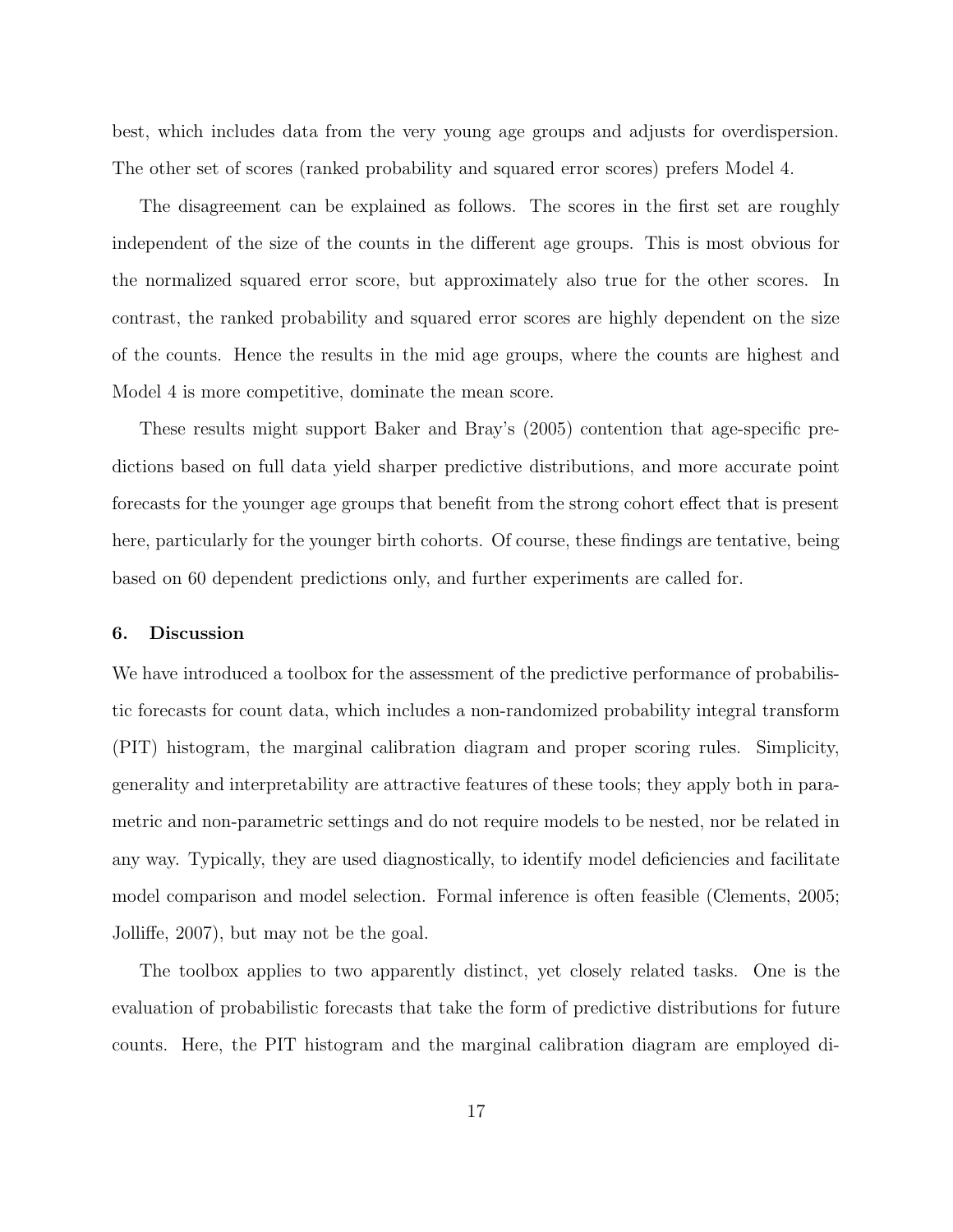agnostically, and proper scoring rules allow us to rank competing forecasters. The other task is the critique of statistical models (O'Hagan, 2003); frequently, models can be fitted in cross-validation mode, and can be assessed based on the quality of the ensuing probabilistic forecasts. We have demonstrated the use of these tools in case studies in both types of situations. It is our belief that they can provide similar guidance in a very wide range of applied statistical problems for ordered discrete data.

#### Acknowledgements

Claudia Czado was supported by the German Research Foundation. Tilmann Gneiting acknowledges support by the National Science Foundation under Award DMS-0706745 and by the DoD Multidisciplinary University Research Initiative (MURI) program administered by the Office of Naval Research under Grant N00014-01-10745.

#### **REFERENCES**

- Abramowitz, M. and Stegun, I. A. (1970). *Handbook of Mathematical Functions*. Dover, New York.
- Baker, A. and Bray, I. (2005). Bayesian projections: What are the effects of excluding data from younger age groups? American Journal of Epidemiology 162, 798–805.
- Besag, J. E., Green, P. J., Higdon, D. M. and Mengersen, K. L. (1995). Bayesian computation and stochastic systems (with discussion). Statistical Science 10, 3–66.
- Bray, I. (2002). Application of Markov chain Monte Carlo methods to projecting cancer incidence and mortality. Applied Statistics 51, 151–164.
- Bröcker, J. and Smith, L. A. (2007). Scoring probabilistic forecasts: The importance of being proper. Weather and Forecasting 22, 382–388.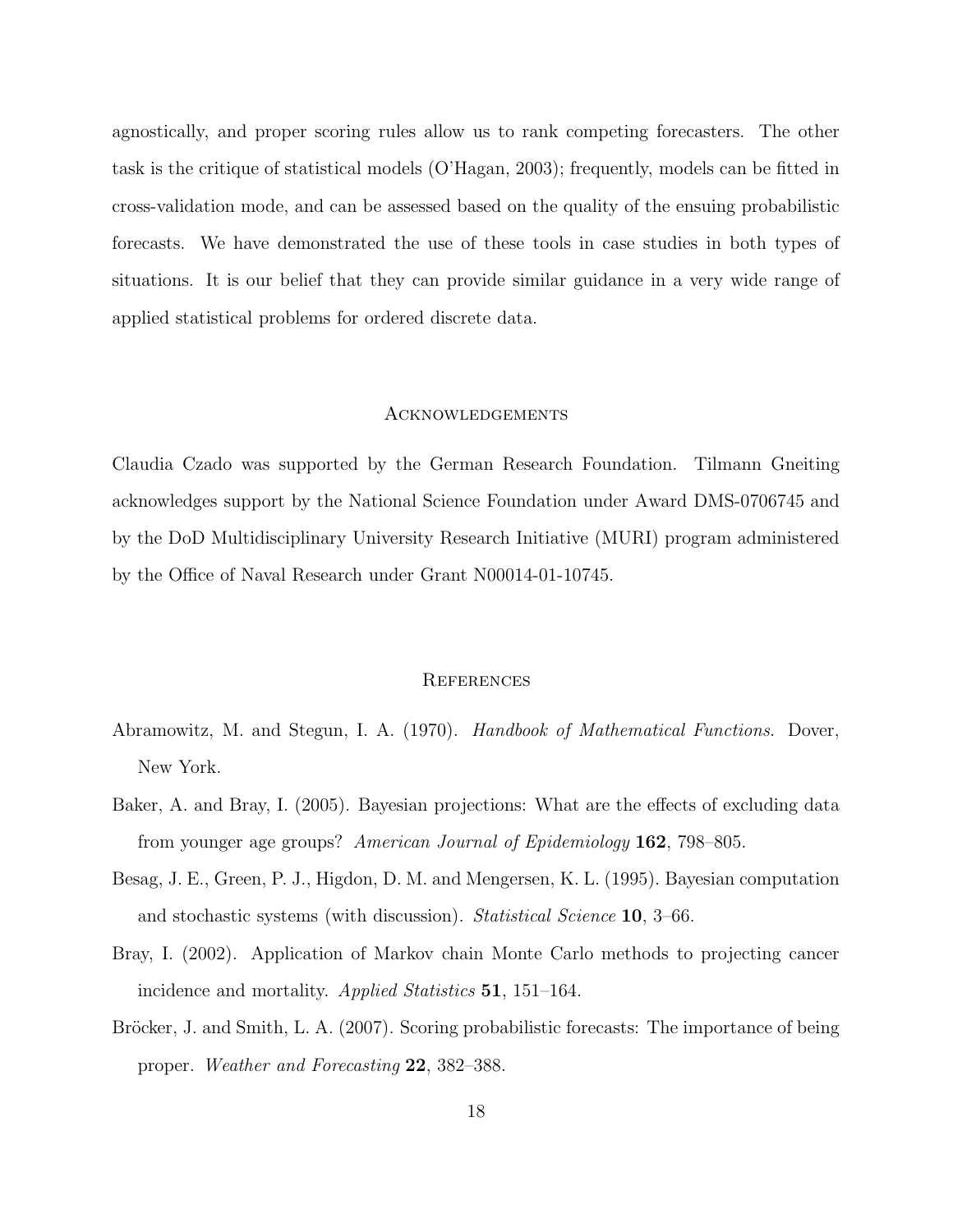- Carroll, S. S. and Cressie, N. (1997). Spatial modeling of snow water equivalent using covariances estimated from spatial and geomorphic attributes. Journal of Hydrology 190, 42–59.
- Christensen, O. F. and Waagepetersen, R. (2002). Bayesian prediction of spatial count data using generalized linear mixed models. Biometrics 58, 280–286.
- Clements, M. P. (2005). Evaluating Econometric Forecasts of Economic and Financial Variables. Palgrave Macmillan, Basingstroke, Hampshire, UK.
- Clements, M. S., Armstrong, B. K. and Moolgavkar, S. H. (2005). Lung cancer rate predictions using generalized additive models. Biostatistics 6, 576–589.
- Clements, M. S., Hakulinen, T. and Moolgavkar, S. H. (2006). Re: "Bayesian projections: What are the effects of excluding data from younger age groups?". American Journal of Epidemiology 164, 292–293.
- Czado, C., Erhardt, V. and Min, A. (2006). Zero-inflated generalized Poisson models with regression effects on the mean, dispersion and zero-inflation level applied to patent outsourcing rates. Technical Report no. 482, SFB 386 (http://www.stat.unimuenchen.de/sfb386/). To appear in *Statistical Modelling*.
- Dawid, A. P. (1984). Statistical theory: The prequential approach. *Journal of the Royal* Statistical Society, Series A, General 147, 278–292.
- Dawid, A. P. and Sebastiani, P. (1999). Coherent dispersion criteria for optimal experimental design. Annals of Statistics 27, 65–81.
- Dean, C. and Lawless, J. F. (1989). Tests for detecting overdispersion in Poisson regression models. Journal of the American Statistical Association 84, 467–472.
- Diebold, F. X., Gunther, T. A. and Tay, A. S. (1998). Evaluating density forecasts with applications to financial risk management. International Economic Review 39, 863–883.
- Elsner, J. B. and Jagger, T. H. (2006). Prediction models for annual U.S. hurricane counts. Journal of Climate 19, 2935–2952.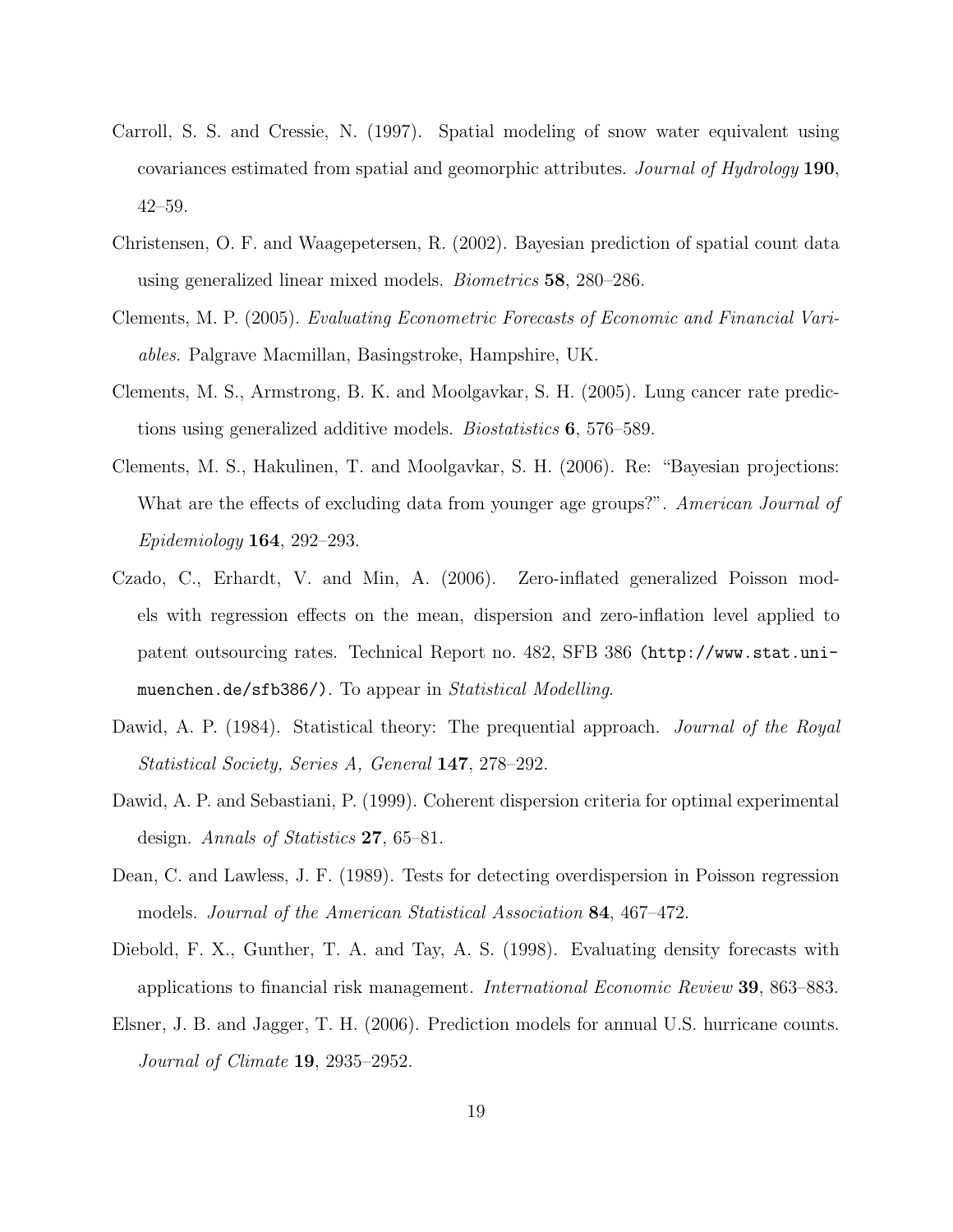- Epstein, E. S. (1969). A scoring system for probability forecasts of ranked categories. Journal of Applied Meteorology 8, 985–987.
- Fienberg, S. E. and Mason, W. M. (1979). Identification and estimation of age-period-cohort models in the analysis of discrete archival data. Sociological Methodology **10**, 1–67.
- Frühwirth-Schnatter, S. (1996). Recursive residuals and model diagnostics for normal and non-normal state space models. Environmental and Ecological Statistics 3, 291–309.
- Frühwirth-Schnatter, S. and Wagner, H. (2006). Auxiliary mixture sampling for parameterdriven models of time series of counts with applications to state space modelling. Biometrika 93, 827–841.
- Gelfand, A. E. and Ghosh, S. K. (1998). Model choice: A minimum posterior predictive loss approach. Biometrika 85, 1–11.
- Gneiting, T., Balabdaoui, F. and Raftery, A. E. (2007). Probabilistic forecasts, calibration and sharpness. Journal of the Royal Statistical Society, Series B, Statistical Methodology 69, 243–268.
- Gneiting, T. and Raftery, A. E. (2007). Strictly proper scoring rules, prediction, and estimation. Journal of the American Statistical Association 102, 359–378.
- Good, I. J. (1952). Rational decisions. *Journal of the Royal Statistical Society, Series B*, Methodological 14, 107–114.
- Gotway, C. A. and Wolfinger, R. D. (2003). Spatial prediction of counts and rates. Statistics in Medicine 22, 1649–1660.
- Grammig, J. and Kehrle, K. (2007). A new marked point process model for the federal funds rate target: Methodology and forecast evaluation. Technical report, SSRN  $(\text{http://ssrn.com/abstract=888543}).$
- Gschlößl, S. and Czado, C.  $(200x)$ . Modelling count data with overdispersion and spatial effects. Statistical Papers, DOI 10.1007/s00362-006-0031-6.
- Hall, B. H., Cummins, C., Laderman, E. and Mundy, J. (1988). The R&D master file docu-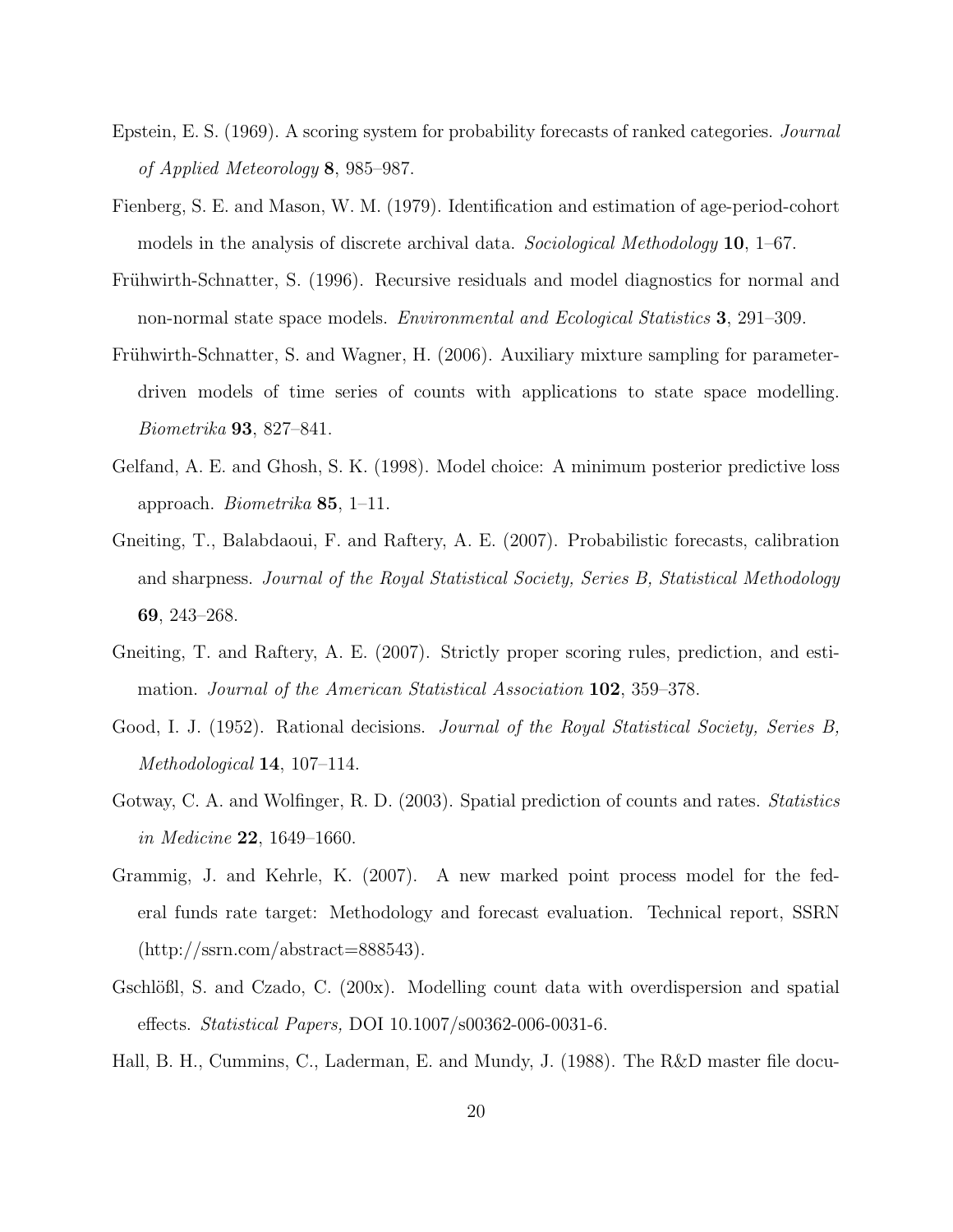mentation. Technical Report no. 72, National Bureau of Economic Research, Cambridge.

- Hamill, T. M. (2001). Interpretation of rank histograms for verifying ensemble forecasts. Monthly Weather Review 129, 550–560.
- Handcock, M. S. and Morris, M. (1999). *Relative Distribution Methods in the Social Sciences*. Springer, New York.
- Hausman, J. A., Hall, B. H. and Griliches, Z. (1984). Econometric models for count data with an application to the patents–R&D relationship. *Econometrica* **52**, 909–938.
- Holford, T. R. (1983). The estimation of age, period and cohort effects for vital rates. Biometrics 39, 311–324.
- Jolliffe, I. T. (2007). Uncertainty and inference for verification measures. Weather and Forecasting 22, 637–650.
- Jolliffe, I. T. and Stephenson, D. B. (2003). Forecast Verification: A Practicioner's Guide in Atmospheric Science. John Wiley and Sons, Chichester, UK.
- Knorr-Held, L. and Rainer, E. (2001). Projections of lung cancer mortality in West Germany: A case study in Bayesian prediction. Biostatistics 2, 109–129.
- Krzysztofowicz, R. and Sigrest, A. A. (1999). Calibration of probabilistic quantitative precipitation forecasts. Weather and Forecasting 14, 427–442.
- Lawless, J. (1987). Negative binomial and mixed Poisson regression. Canadian Journal of Statistics 15, 209–225.
- Liesenfeld, R., Nolte, I. and Pohlmeier, W. (2006). Modeling financial transaction price movements: A dynamic integer count data model. Empirical Economics 30, 795–825.
- McCabe, B. P. M. and Martin, G. M. (2005). Bayesian predictions of low count time series. International Journal of Forecasting 21, 315–330.
- McCullagh, P. and Nelder, J. A. (1989). Generalized Linear Models. Chapman and Hall, London, 2nd edition.
- Nelson, K. P. and Leroux, B. G. (2006). Spatial models for autocorrelated count data.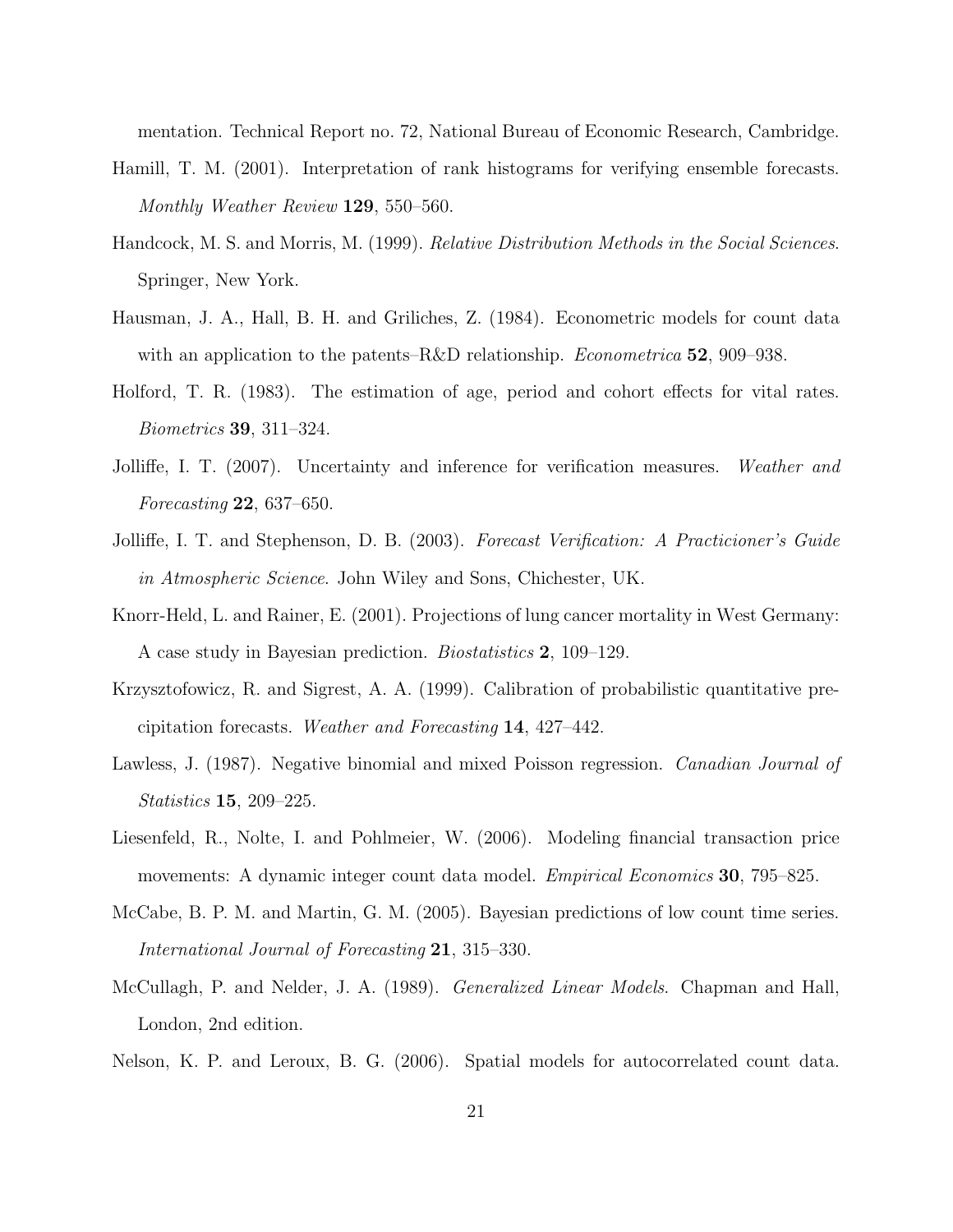Statistics in Medicine 25, 1413–1430.

- O'Hagan, A. (2003). HSSS model criticism. In Green, P. J., Hjort, N. L. and Richardson, S., editors, Highly Structured Stochastic Systems, pages 423–44. Oxford University Press.
- Osmond, C. (1985). Using age, period and cohort models to estimate future mortality rates. International Journal of Epidemiology 14, 124–129.
- Pepe, M. S. (2003). The Statistical Evaluation of Medical Tests for Classification and Prediction. Oxford University Press.
- Rubin, D. B. (1984). Bayesianly justifiable and relevant frequency calculations for the applied statistician. Annals of Statistics 12, 1151–1172.
- Savage, L. J. (1971). Elicitation of personal probabilities and expectations. Journal of the American Statistical Association 66, 783–801.
- Sloughter, J. M., Raftery, A. E., Gneiting, T. and Fraley, C. (2007). Probabilistic quantitative precipitation forecasting using Bayesian model averaging. Monthly Weather Review 135, 3209–3220.
- Smith, J. Q. (1985). Diagnostic checks of non-standard time series models. Journal of Forecasting 4, 283–291.
- Spiegelhalter, D. J., Best, N. G., Carlin, B. P. and van der Linde, A. (2002). Bayesian measures of model complexity and fit (with discussion). Journal of the Royal Statistical Society, Series B, Statistical Methodology 64, 583–639.
- Venables, W. N. and Ripley, B. D. (1997). Modern Applied Statistics with S-PLUS. Springer, New York, 2nd edition.
- Wang, P., Cockburn, I. M. and Puterman, M. L. (1998). Analysis of patent data a mixed-Poisson-regression-model approach. Journal of Business and Economic Statistics 16, 27–41.
- Wecker, W. B. (1989). Assessing the accuracy of time series model forecasts of count observations. Journal of Business and Economic Statistics 7, 418–419.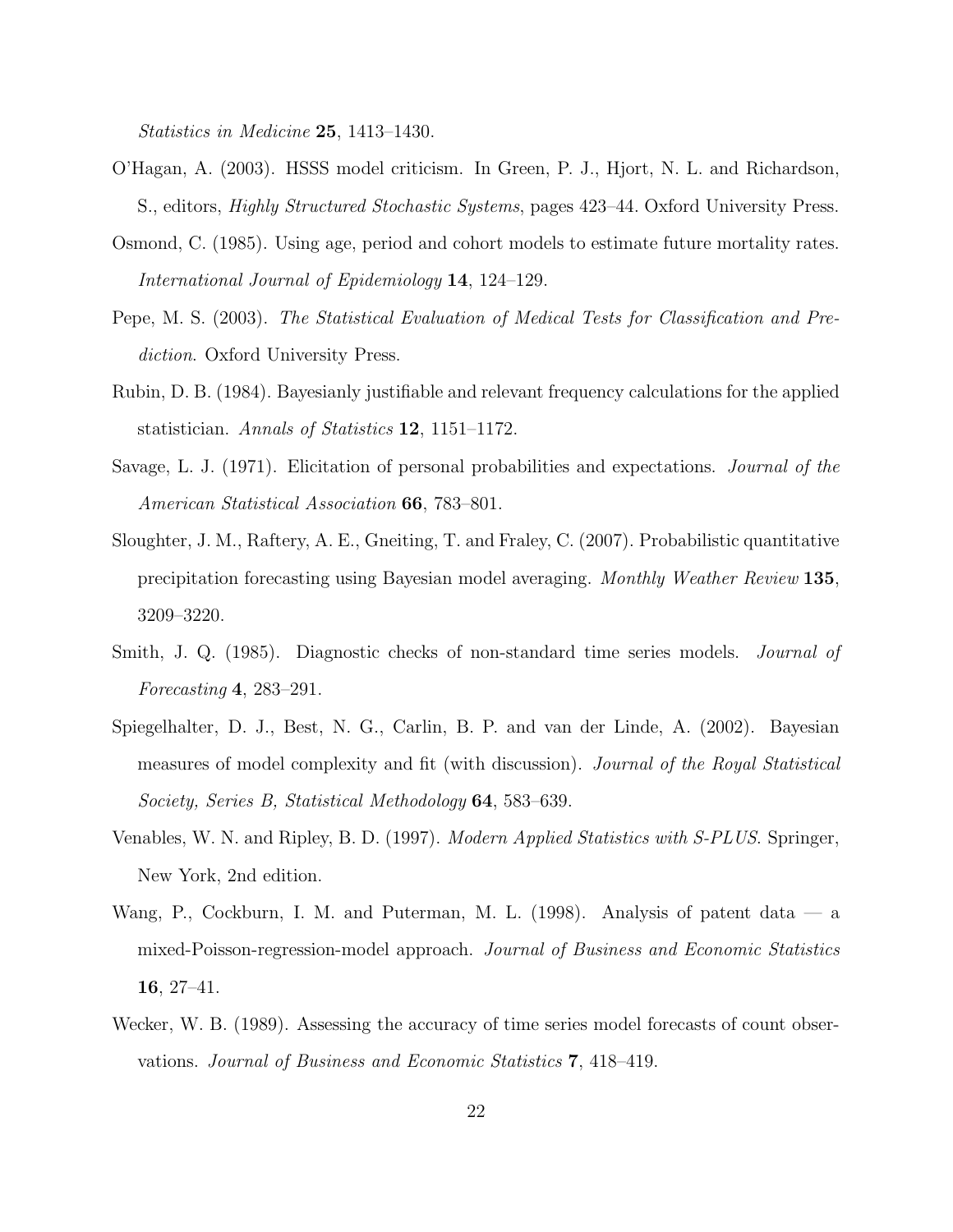Winkelmann, R. (2005). *Econometric Analysis of Count Data*. Springer Verlag, Berlin, 4th edition.

### Appendix A

# Computation of  $||p||^2$

Let  $||p||^2 = \sum_{k=0}^{\infty} p_k^2$ . For the Poisson distribution with parameter  $\lambda$ , we find that  $||p||^2 =$  $e^{-2\lambda}I_0(\lambda)$  where  $I_0$  is a modified Bessel function (Abramowitz and Stegun, 1970, p. 374). For the negative binomial distribution with mean  $\lambda$  and dispersion parameter  $a \geq 0$ , we have

$$
||p||^2 = (1 + 2a\lambda)^{-1/a} L_{-1/a} \left( 1 + \frac{2a^2\lambda^2}{1 + 2a\lambda} \right),
$$

where  $L$  is a Legendre function of the first kind (Abramowitz and Stegun, 1970, p. 332).

#### Appendix B

#### Probabilistic forecasts of ordered discrete data

The tools proposed in this paper generalize easily to probabilistic forecasts for arbitrary ordered discrete data, which are not necessarily counts. Without loss of generality, we consider the prediction of a quantity  $x$  that can attain a countable number of real numbers  $(x_k)_{k=-\infty}^{\infty}$ , where  $x_{k-1} < x_k < x_{k+1}$  for all k. Let P be a probabilistic forecast for this quantity. We denote the probability mass function and cumulative distribution function for the predictive distribution P by  $(p_k)_{k=-\infty}^{\infty}$  and  $(P_k)_{k=-\infty}^{\infty}$ , respectively. Note that hereinafter the index  $k \geq 0$  corresponds to  $x_k$ , which in general is not an integer. If the quantity can only attain a finite number of values, we have  $p_k = 0$  for all but finitely many indices k. In the case of count data, we have  $x_k = k$  for  $k \ge 0$  and  $p_k = 0$  for  $k < 0$ .

The probability integral transform (PIT) generalizes easily to this situation. We first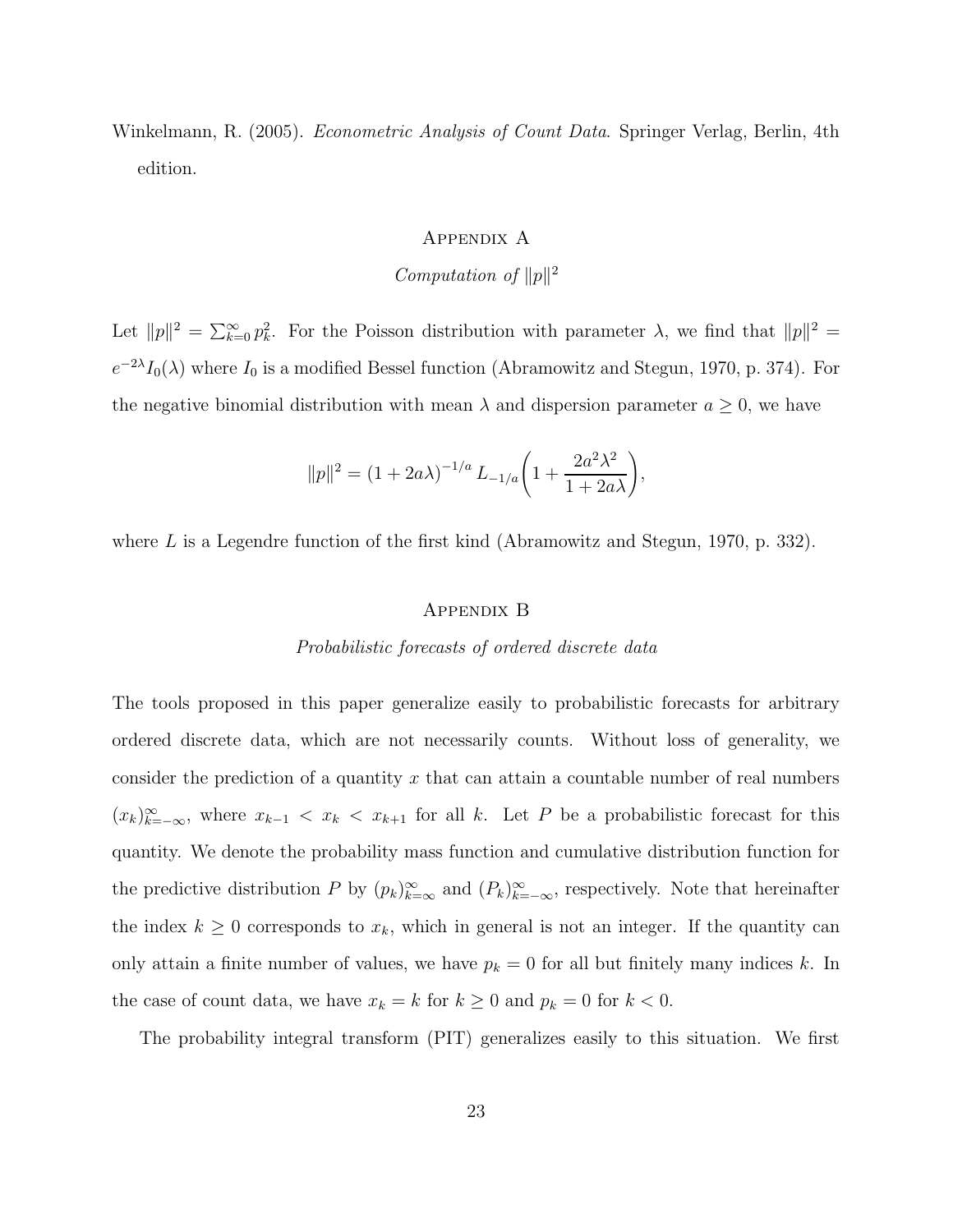consider its randomized version. If  $x = x_k$  obtains, we put

$$
u = P_{k-1} + v(P_k - P_{k-1})
$$
\n(B.1)

where v is standard uniform and independent of x, which reduces to  $(1)$  and  $(2)$  in the case of count data. Grammig and Kehrle (2007) apply this device to assess probabilistic forecasts of a discrete economic variable. Similar tools have been used to assess the calibration of probabilistic quantitative precipitation forecasts, which typically take the form of a mixture of a point mass at zero and a predictive density on the positive half-axis (Krzysztofowicz and Sigrest, 1999; Sloughter, Raftery, Gneiting and Fraley, 2007).

To generalize the non-randomized PIT, we proceed as follows. If  $x = x_k$  realizes, we put

$$
F(u) = \begin{cases} 0, & u \le P_{k-1}, \\ (u - P_{k-1})/(P_k - P_{k-1}), & P_{k-1} \le u \le P_k, \\ 1, & u \ge P_k, \end{cases}
$$
 (B.2)

which reduces to  $(3)$  and  $(4)$  in the case of count data. Again, we aggregate as in  $(5)$  and check the PIT histogram for uniformity.

The marginal calibration diagram does not require any adjustments, nor do the scoring rules, with the obvious exceptions that  $||p||^2 = \sum_{k=-\infty}^{\infty} p_k^2$  and that the ranked probability score (10) is now computed as

$$
rps(P, x) = \sum_{k=-\infty}^{\infty} \{P_k - \mathbf{1}(x \le x_k)\}^2.
$$
 (B.3)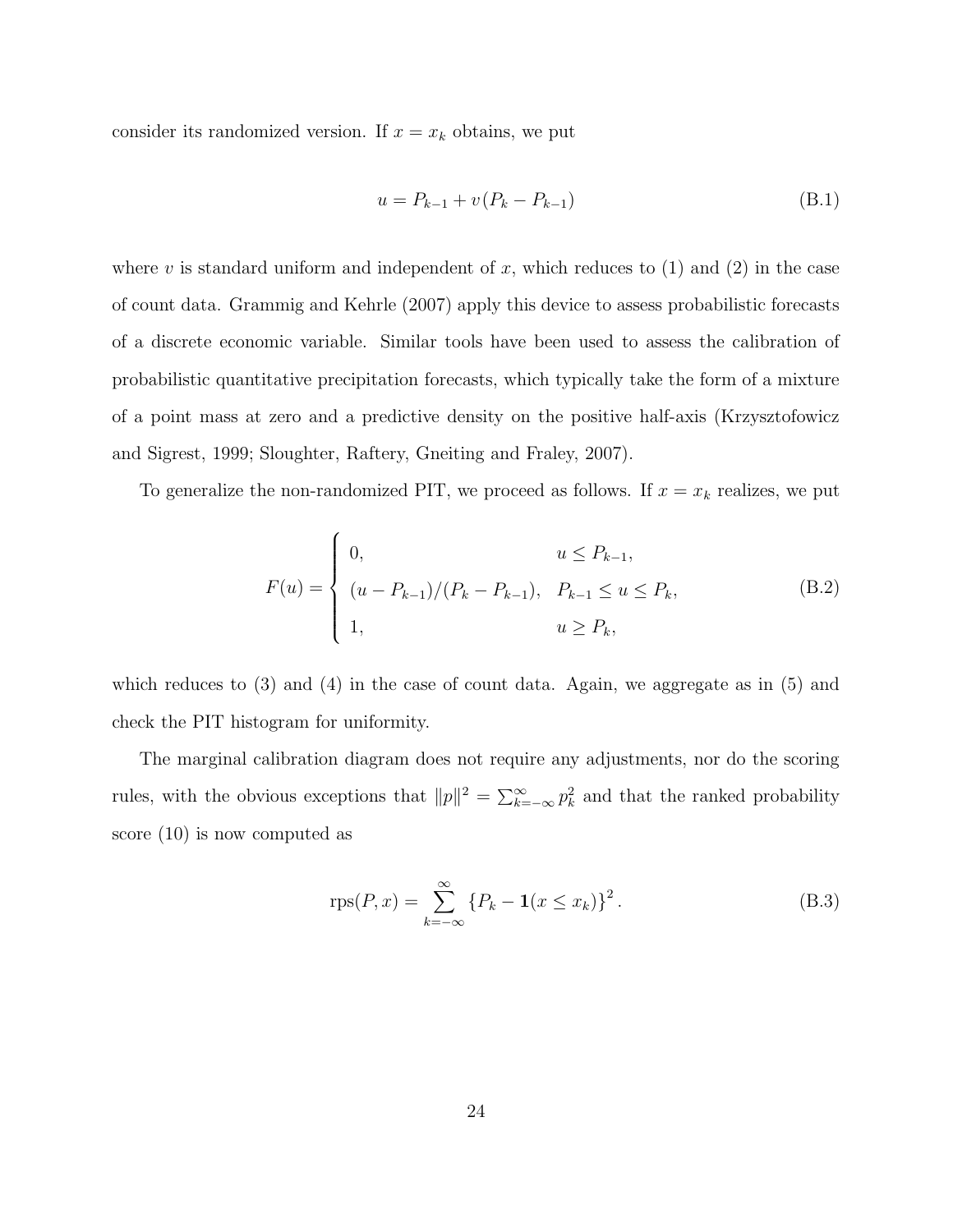Table 1 Four predictive models for larynx cancer counts in Germany, 1998–2002, and the respective mean scores. The best value in each column is shown in bold face.

|             |                                                                                 |  | Model age disp LogS QS SphS RPS DSS SES NSES    |  |       |
|-------------|---------------------------------------------------------------------------------|--|-------------------------------------------------|--|-------|
| $\sim$ 1    |                                                                                 |  | $+$ $+$ 4.27 -0.041 -0.153 14.0 6.74 852.9 1.66 |  |       |
| $2^{\circ}$ | $+$ $-$                                                                         |  | $4.35 -0.040 -0.152 -12.9 6.89 684.4$           |  | -2.05 |
| -3          |                                                                                 |  | $4.29 -0.040 -0.152 -14.2 6.78 870.0$           |  | 1.69  |
| $\Delta$    | $\mathcal{L} = \mathcal{L} \times \mathcal{L} = \mathcal{L} \times \mathcal{L}$ |  | $4.35 -0.039 -0.151$ 12.2 6.90 564.8            |  | 2.12  |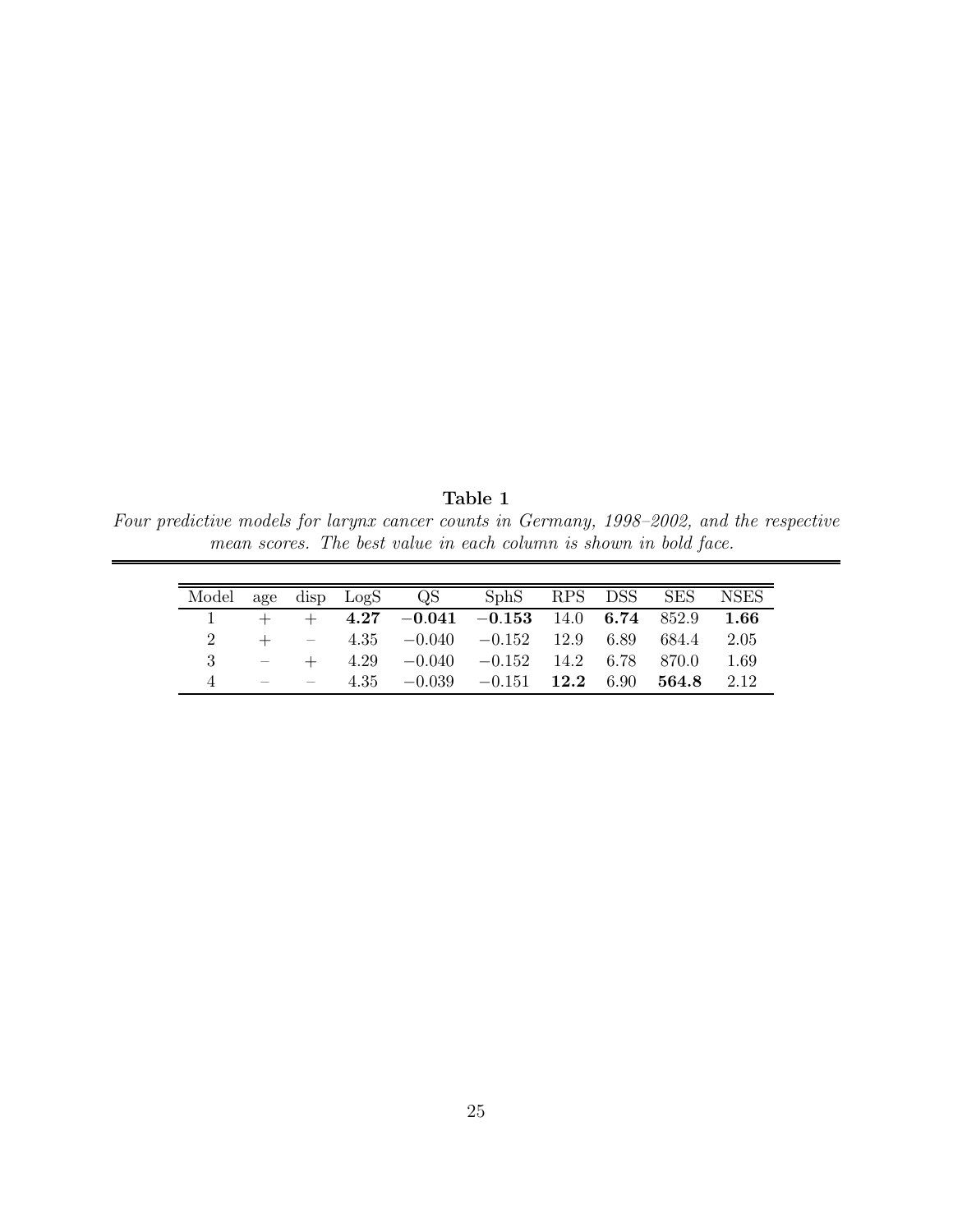

Figure 1. Non-randomized PIT histograms for probabilistic forecasts for a sample of 200 counts from a negative binomial distribution  $NB(\lambda, a)$  with mean  $\lambda = 5$ , dispersion parameter  $a=\frac{1}{2}$  $\frac{1}{2}$  and variance  $\lambda(1 + a\lambda)$ . The predictive distribution is negative binomial with mean  $\lambda = 5$  and dispersion parameter  $a = 0, a = \frac{1}{2}$  $\frac{1}{2}$  and  $a = 1$  (from left to right). The PIT histograms are U-shaped, uniform and inversely U-shaped, indicating underdispersed, wellcalibrated and overdispersed predictive distributions, respectively.



Figure 2. Boxplots for various scores in the situation of Figure 1.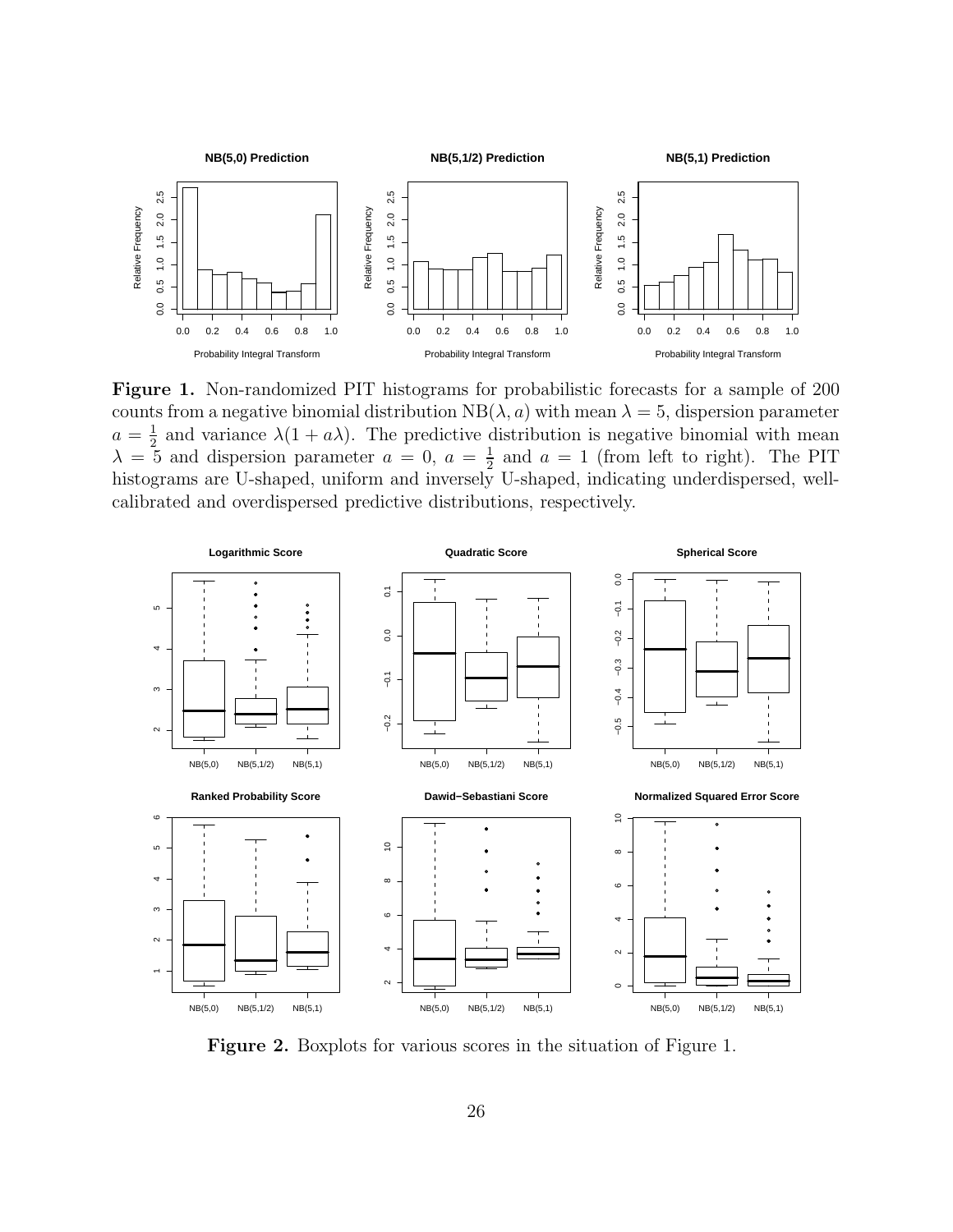

Figure 3. Non-randomized PIT histograms for patent data count regressions.



Figure 4. Marginal calibration diagram for patent data count regressions.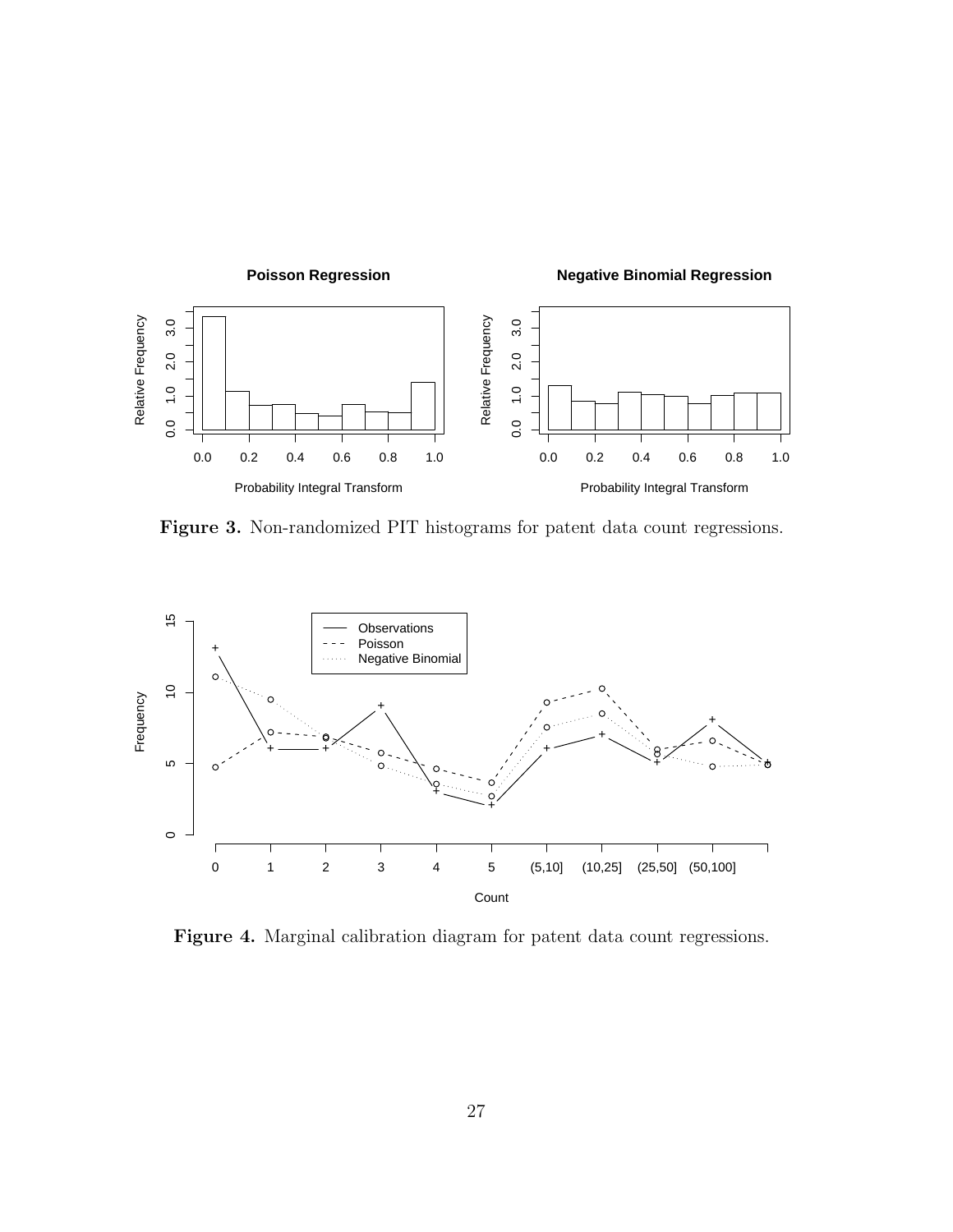

Figure 5. Boxplots for various scores for patent data count regressions.